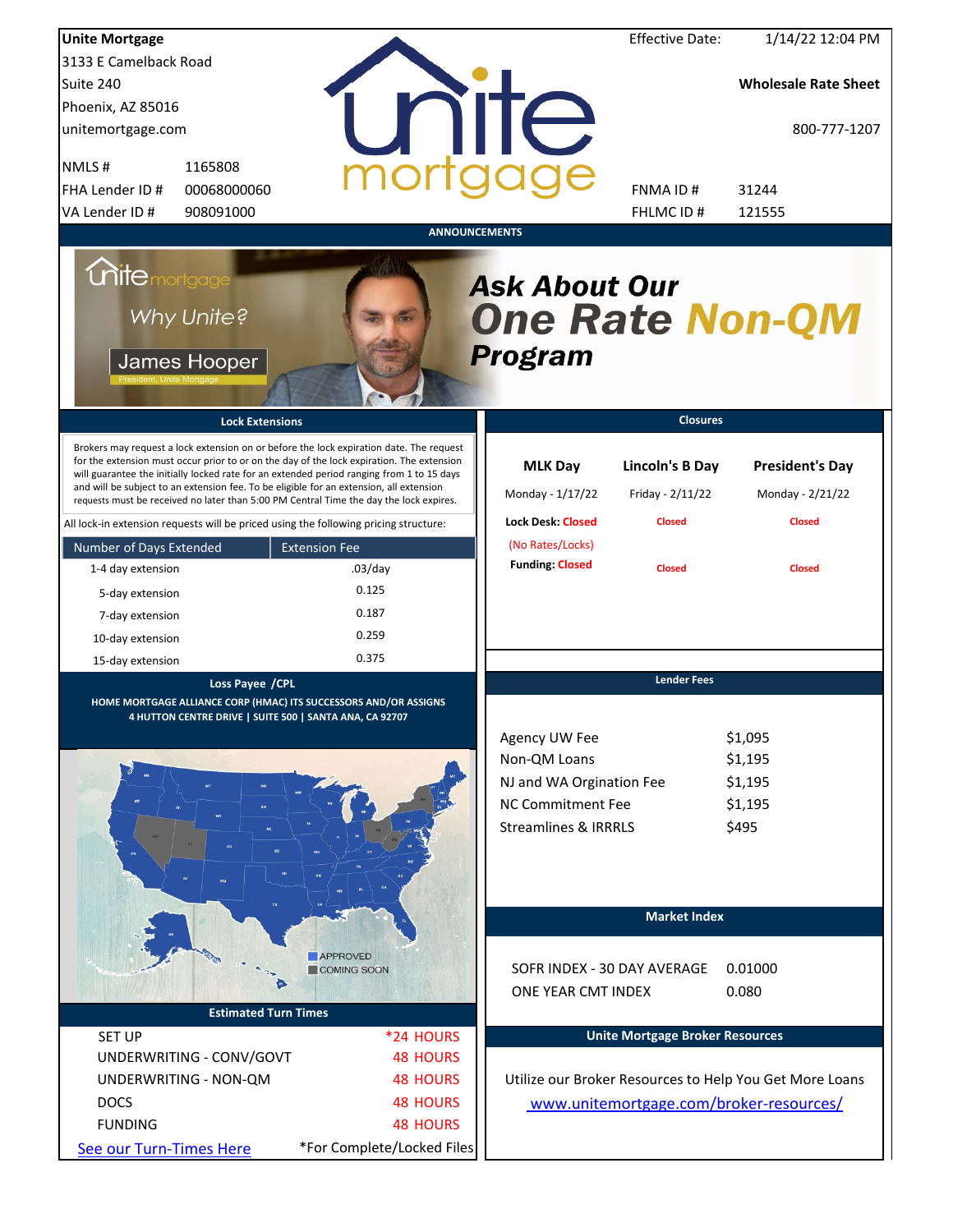

Rates are subject to change without prior notice Not for Public View • For Professional Use Only **Lock Desk**

[locks@unitemtg.com](mailto:locks@unitemtg.com) File Update: 14-Jan-2022

Effective Date: 14-Jan-2022 **Lock Hours: 9:00 A.M. - 3:00 P.M. PST** Lock Hours: 9:00 A.M. - 3:00 P.M. PST

## **ONE RATE - DSCR/ Bank Statements**

Price Change Effective: 9:00 AM PST

| <b>DSCR</b>                 |          |  |  |  |  |  |  |
|-----------------------------|----------|--|--|--|--|--|--|
| <b>25 DAY PRICING</b>       |          |  |  |  |  |  |  |
| <b>RATE</b>                 | 30YR FIX |  |  |  |  |  |  |
| 4.375                       | 100,0000 |  |  |  |  |  |  |
| <b>24 MO BANK STATEMENT</b> |          |  |  |  |  |  |  |

**25 DAY PRICING RATE 30YR FIX**

**4.125** 100.0000

## **HIGHLIGHTS**

| <b>Credit</b>      | $700+$                        | $720+$                        |  |  |  |  |
|--------------------|-------------------------------|-------------------------------|--|--|--|--|
| <b>Product</b>     | 30 yr fixed Full Amortization | 30 yr fixed Full Amortization |  |  |  |  |
| <b>Loan Amount</b> | 300,001-1.0MM                 | 300,001-1.0MM                 |  |  |  |  |
| <b>DSCR</b>        | $+1.100$                      | Not Applicable                |  |  |  |  |
|                    | Purchase 70%                  | Purchase 80%                  |  |  |  |  |
| <b>Purpose</b>     | Rate-Term 70%                 | Rate-Term 80%                 |  |  |  |  |
|                    | Cash-Out 65%                  | Cash-Out 75%                  |  |  |  |  |
| Occupancy          | Non Owner Occupied            | <b>Owner Occupied</b>         |  |  |  |  |
| <b>ACH</b>         | Required                      | Required                      |  |  |  |  |
| <b>PPP</b>         | 5 Years                       | None                          |  |  |  |  |
| <b>Reserves</b>    | 12 Month PITIA                | 12 Month PITIA                |  |  |  |  |
| <b>Escrows</b>     | Required                      | Required                      |  |  |  |  |
| <b>Property</b>    | Single Unit only              | Single Unit Only              |  |  |  |  |

**30 DAY PRICING PRICING ADJUSTMENTS**

### **No Hits for LLPAs !!!**

## **DSCR PRIME PLUS**

|             | <b>30 DAY PRICING</b> |                 |  |  |  |  |  |  |  |
|-------------|-----------------------|-----------------|--|--|--|--|--|--|--|
| <b>RATE</b> | <b>5/6 ARM</b>        | <b>30YR FIX</b> |  |  |  |  |  |  |  |
| 6.250       | 105.2500              | 105.0000        |  |  |  |  |  |  |  |
| 6.125       | 105.0000              | 104.7500        |  |  |  |  |  |  |  |
| 6.000       | 104.7500              | 104.5000        |  |  |  |  |  |  |  |
| 5.875       | 104.5000              | 104.2500        |  |  |  |  |  |  |  |
| 5.750       | 104.2500              | 104.0000        |  |  |  |  |  |  |  |
| 5.625       | 104.0000              | 103.7500        |  |  |  |  |  |  |  |
| 5.500       | 103.7500              | 103.5000        |  |  |  |  |  |  |  |
| 5.375       | 103.5000              | 103.2500        |  |  |  |  |  |  |  |
| 5.250       | 103.2500              | 103.0000        |  |  |  |  |  |  |  |
| 5.125       | 103.0000              | 102.7500        |  |  |  |  |  |  |  |
| 5.000       | 102.7500              | 102.5000        |  |  |  |  |  |  |  |
| 4.875       | 102.5000              | 102.2500        |  |  |  |  |  |  |  |
| 4.750       | 102.1250              | 101.8750        |  |  |  |  |  |  |  |
| 4.625       | 101.7500              | 101.5000        |  |  |  |  |  |  |  |
| 4.500       | 101.3750              | 101.1250        |  |  |  |  |  |  |  |
| 4.375       | 101.0000              | 100.7500        |  |  |  |  |  |  |  |
| 4.250       | 100.5000              | 100.2500        |  |  |  |  |  |  |  |
| 4125        | 100.0000              | 99.7500         |  |  |  |  |  |  |  |

| <b>MAX PRICING</b> (Lower of Price or Premium) |          |  |  |  |  |  |  |  |  |
|------------------------------------------------|----------|--|--|--|--|--|--|--|--|
| No Prepay - Hard                               | 100.5000 |  |  |  |  |  |  |  |  |
| 1yr Prepay - Hard                              | 100.7500 |  |  |  |  |  |  |  |  |
| 2yr Prepay - Hard                              | 101.0000 |  |  |  |  |  |  |  |  |
| 3yr Prepay - Hard                              | 101.2500 |  |  |  |  |  |  |  |  |
| 4yr Prepay - Hard                              | 101.5000 |  |  |  |  |  |  |  |  |
| 5yr Prepay - Hard                              | 101.7500 |  |  |  |  |  |  |  |  |

| <b>ARM MARGIN</b> |             |  |  |  |  |  |  |
|-------------------|-------------|--|--|--|--|--|--|
| 5.000             | <b>SOFR</b> |  |  |  |  |  |  |
|                   |             |  |  |  |  |  |  |
|                   |             |  |  |  |  |  |  |

| .250    |
|---------|
| .030    |
| 15 Days |
|         |

| <b>RATE</b>       | <b>5/6 ARM</b>          | 30YR FIX                                |                                 |                      | LTV      |              |          |          |          |          |
|-------------------|-------------------------|-----------------------------------------|---------------------------------|----------------------|----------|--------------|----------|----------|----------|----------|
| 6.250             | 105.2500                | 105.0000                                | <b>Documentation</b>            | <b>Credit Score</b>  | 00.01-50 | $50.01 - 55$ | 55.01-60 | 60.01-65 | 65.01-70 | 70.01-75 |
| 6.125             | 105.0000                | 104.7500                                |                                 | $\geq 780$           | (0.250)  | (0.375)      | (0.500)  | (0.625)  | (0.875)  | (1.125)  |
| 6.000             | 104.7500                | 104.5000                                |                                 | 760 - 779            | (0.375)  | (0.375)      | (0.625)  | (0.875)  | (1.000)  | (1.375)  |
| 5.875             | 104.5000                | 104.2500                                |                                 | 740 - 759            | (0.375)  | (0.500)      | (0.750)  | (1.000)  | (1.250)  | (1.625)  |
| 5.750             | 104.2500                | 104.0000                                | <b>DSCR</b>                     | 720 - 739            | (0.500)  | (0.625)      | (0.875)  | (1.125)  | (1.500)  | (2.000)  |
| 5.625             | 104.0000                | 103.7500                                |                                 | 700 - 719            | (0.625)  | (0.750)      | (1.000)  | (1.375)  | (1.875)  | #N/A     |
| 5.500             | 103.7500                | 103.5000                                |                                 | 680 - 699            | (0.875)  | (1.000)      | (1.250)  | (1.750)  | $\#N/A$  | $\#N/A$  |
| 5.375             | 103.5000                | 103.2500                                |                                 | $660 - 679$          | (1.375)  | (1.500)      | (1.625)  | (2.250)  | #N/A     | #N/A     |
| 5.250             | 103.2500                | 103.0000                                |                                 | 5/6 40yr ARM SOFR    | (0.250)  | (0.250)      | (0.250)  | (0.250)  | (0.250)  | (0.250)  |
| 5.125             | 103.0000                | 102.7500                                | Product                         | 40yr Fixed           | (0.250)  | (0.250)      | (0.250)  | (0.250)  | (0.250)  | (0.250)  |
| 5.000             | 102.7500                | 102.5000                                |                                 | Interest-Only        | (0.250)  | (0.250)      | (0.375)  | (0.500)  | (0.625)  | (0.750)  |
| 4.875             | 102.5000                | 102.2500                                |                                 | 150.000-200k         | (0.500)  | (0.500)      | (0.500)  | (0.500)  | (0.500)  | (0.750)  |
| 4.750             | 102.1250                | 101.8750                                |                                 | 200,001-300k         | 0.000    | 0.000        | 0.000    | 0.000    | (0.250)  | (0.250)  |
| 4.625             | 101.7500                | 101.5000                                |                                 | 300,001-1.0m         | 0.000    | 0.000        | 0.000    | 0.000    | 0.000    | 0.000    |
| 4.500             | 101.3750                | 101.1250                                | <b>Loan Amount</b>              | 1,000,001-1.5m       | (0.250)  | (0.250)      | (0.250)  | (0.250)  | (0.250)  | (0.250)  |
| 4.375             | 101.0000                | 100.7500                                |                                 | 1,500,001-2.0m       | (0.500)  | (0.500)      | (0.500)  | $\#N/A$  | $\#N/A$  | #N/A     |
| 4.250             | 100.5000                | 100.2500                                |                                 | 2,000,001-2.5m       | (0.750)  | (0.750)      | (0.750)  | $\#N/A$  | #N/A     | #N/A     |
| 4.125             | 100.0000                | 99.7500                                 |                                 | 2,500,001-3.0m       | (0.750)  | (0.750)      | (0.750)  | $\#N/A$  | #N/A     | #N/A     |
|                   |                         |                                         | $DSCR \geq 1.5$                 | 0.250                | 0.250    | 0.250        | 0.250    | 0.250    | 0.250    |          |
|                   |                         | MAX PRICING (Lower of Price or Premium) | <b>DSCR</b>                     | DSCR 1.25-1.49       | 0.250    | 0.250        | 0.250    | 0.250    | 0.250    | 0.250    |
| No Prepay - Hard  |                         | 100.5000                                |                                 | DSCR 1.10-1.24       | 0.000    | 0.000        | 0.000    | 0.000    | 0.000    | 0.000    |
| 1yr Prepay - Hard |                         | 100.7500                                | <b>Purpose</b>                  | Cash-Out             | (0.250)  | (0.375)      | (0.375)  | (0.375)  | $\#N/A$  | #N/A     |
| 2yr Prepay - Hard |                         | 101.0000                                |                                 | Condo-Warrantable    | (0.250)  | (0.250)      | (0.250)  | (0.250)  | (0.500)  | (0.500)  |
| 3yr Prepay - Hard |                         | 101.2500                                | <b>Property Type</b>            | Condo-NonWarrantable | (0.500)  | (0.500)      | (0.500)  | (0.500)  | $\#N/A$  | #N/A     |
| 4yr Prepay - Hard |                         | 101.5000                                |                                 | 2-4 Unit             | (0.250)  | (0.250)      | (0.250)  | (0.250)  | $\#N/A$  | #N/A     |
| 5yr Prepay - Hard |                         | 101.7500                                | <b>Credit / Housing History</b> | 1x30x12              | (0.750)  | (0.750)      | (0.750)  | (0.750)  | (0.750)  | (0.750)  |
|                   |                         |                                         | <b>Other Miscellaneous</b>      | <b>ACH</b>           | 0.125    | 0.125        | 0.125    | 0.125    | 0.125    | 0.125    |
|                   | <b>ARM MARGIN</b>       |                                         |                                 | No Escrows (No HPML) | (0.150)  | (0.150)      | (0.150)  | (0.150)  | (0.150)  | (0.150)  |
|                   | 5.000                   | SOFR                                    |                                 | No Prepay            | (1.500)  | (1.500)      | (1.500)  | (1.500)  | (1.500)  | (1.500)  |
|                   |                         |                                         |                                 | 1yr Prepay           | (1.000)  | (1.000)      | (1.000)  | (1.000)  | (1.000)  | (1.000)  |
|                   |                         |                                         | <b>Prepay Penalty</b>           | 2yr Prepay           | (0.500)  | (0.500)      | (0.500)  | (0.500)  | (0.500)  | (0.500)  |
|                   | <b>LOCK FEES</b>        |                                         |                                 | <b>3yr Prepay</b>    | 0.000    | 0.000        | 0.000    | 0.000    | 0.000    | 0.000    |
|                   | Relock Fee:             | .250                                    |                                 | 4yr Prepay           | 0.375    | 0.375        | 0.375    | 0.375    | 0.375    | 0.375    |
|                   | Extension Fee Per Diem: | .030                                    |                                 | <b>5yr Prepay</b>    | 0.750    | 0.750        | 0.750    | 0.750    | 0.750    | 0.750    |
|                   | <b>Extension Max:</b>   | 15 Days                                 |                                 | 25 Day               | 0.000    | 0.000        | 0.000    | 0.000    | 0.000    | 0.000    |
|                   |                         |                                         | <b>Lock Term</b>                | 40 Day               | (0.150)  | (0.150)      | (0.150)  | (0.150)  | (0.150)  | (0.150)  |
|                   |                         |                                         |                                 | 55 Day               | #N/A     | #N/A         | #N/A     | #N/A     | #N/A     | #N/A     |
|                   |                         |                                         |                                 |                      |          |              |          |          |          |          |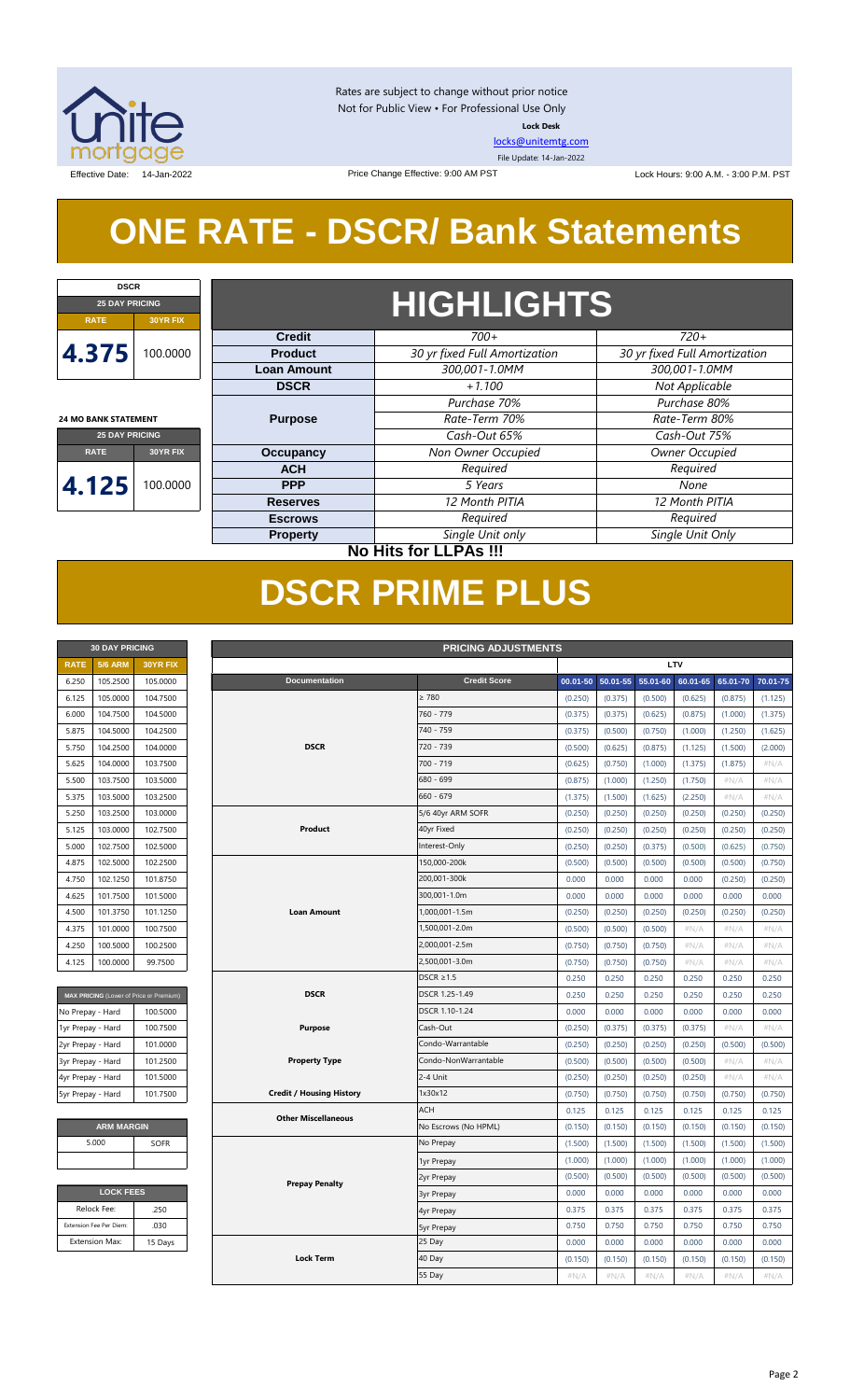

Rates are subject to change without prior notice Not for Public View • For Professional Use Only **Lock Desk**

[locks@unitemtg.com](mailto:locks@unitemtg.com)

File Update: 14-Jan-2022

## **DSCR PRIME & FOREIGN NATIONAL**

|             | <b>30 DAY PRICING</b> |                 |
|-------------|-----------------------|-----------------|
| <b>RATE</b> | <b>5/6 ARM</b>        | <b>30YR FIX</b> |
| 6.500       | 105.0000              | 104.7500        |
| 6.375       | 104.7500              | 104.5000        |
| 6.250       | 104.5000              | 104.2500        |
| 6.125       | 104.2500              | 104.0000        |
| 6.000       | 104.0000              | 103.7500        |
| 5.875       | 103.7500              | 103.5000        |
| 5.750       | 103.5000              | 103.2500        |
| 5.625       | 103.2500              | 103.0000        |
| 5.500       | 103.0000              | 102.7500        |
| 5.375       | 102.7500              | 102.5000        |
| 5.250       | 102.5000              | 102.2500        |
| 5.125       | 102.2500              | 102,0000        |
| 5.000       | 102,0000              | 101.7500        |
| 4.875       | 101.7500              | 101.5000        |
| 4.750       | 101.3750              | 101.1250        |
| 4.625       | 101.0000              | 100.7500        |
| 4.500       | 100.5000              | 100.2500        |
| 4.375       | 100.0000              | 99.7500         |
| 4.250       | 99.3750               | 99.1250         |

| MAX PRICING (Lower of Price or Premium) |          |  |  |  |  |  |  |  |
|-----------------------------------------|----------|--|--|--|--|--|--|--|
| No Prepay - Hard                        | 100.7500 |  |  |  |  |  |  |  |
| 1yr Prepay - Hard                       | 101.0000 |  |  |  |  |  |  |  |
| 2yr Prepay - Hard                       | 101.2500 |  |  |  |  |  |  |  |
| 3yr Prepay - Hard                       | 101.5000 |  |  |  |  |  |  |  |
| 4yr Prepay - Hard                       | 101.7500 |  |  |  |  |  |  |  |
| 5yr Prepay - Hard                       | 102,0000 |  |  |  |  |  |  |  |

| <b>LOCK FEES</b>        |         |  |  |  |  |  |  |
|-------------------------|---------|--|--|--|--|--|--|
| Relock Fee:             | 250     |  |  |  |  |  |  |
| Extension Fee Per Diem: | .030    |  |  |  |  |  |  |
| <b>Extension Max:</b>   | 15 Days |  |  |  |  |  |  |

| <b>30 DAY PRICING</b><br><b>PRICING ADJUSTMENTS</b> |                                                                |                                         |                       |                                 |                |                               |         |                   |          |          |          |          |          |
|-----------------------------------------------------|----------------------------------------------------------------|-----------------------------------------|-----------------------|---------------------------------|----------------|-------------------------------|---------|-------------------|----------|----------|----------|----------|----------|
| <b>RATE</b>                                         | <b>5/6 ARM</b>                                                 | 30YR FIX                                |                       |                                 |                |                               |         |                   |          | LTV      |          |          |          |
| 6.500                                               | 105.0000                                                       | 104.7500                                |                       | <b>Documentation</b>            |                | <b>Credit Score</b>           |         | 00.01-50 50.01-55 | 55.01-60 | 60.01-65 | 65.01-70 | 70.01-75 | 75.01-80 |
| 6.375                                               | 104.7500                                                       | 104.5000                                |                       |                                 |                | $\geq 780$                    | (0.250) | (0.375)           | (0.500)  | (0.625)  | (0.875)  | (1.125)  | (1.750)  |
| 6.250                                               | 104.5000                                                       | 104.2500                                |                       |                                 |                | 760 - 779                     | (0.375) | (0.375)           | (0.625)  | (0.875)  | (1.000)  | (1.375)  | (2.000)  |
| 6.125                                               | 104.2500                                                       | 104.0000                                |                       |                                 |                | 740 - 759                     | (0.375) | (0.500)           | (0.750)  | (1.000)  | (1.250)  | (1.625)  | (2.250)  |
| 6.000                                               | 104.0000                                                       | 103.7500                                |                       | <b>DSCR</b>                     |                | 720 - 739                     | (0.500) | (0.625)           | (0.875)  | (1.125)  | (1.500)  | (2.000)  | (2.750)  |
| 5.875                                               | 103.7500                                                       | 103.5000                                |                       |                                 |                | $700 - 719$                   | (0.625) | (0.750)           | (1.000)  | (1.375)  | (1.875)  | (2.500)  | (3.500)  |
| 5.750                                               | 103.5000                                                       | 103.2500                                |                       |                                 |                | 680 - 699                     | (0.875) | (1.000)           | (1.250)  | (1.750)  | (2.250)  | (3.000)  | (3.875)  |
| 5.625                                               | 103.2500                                                       | 103.0000                                |                       |                                 |                | $660 - 679$                   | (1.375) | (1.500)           | (1.625)  | (2.250)  | (3.125)  | (3.750)  | (4.500)  |
| 5.500                                               | 103.0000                                                       | 102.7500                                |                       |                                 |                | $640 - 659$                   | (1.875) | (2.000)           | (2.125)  | (2.750)  | (3.625)  | (4.750)  | $\#N/A$  |
| 5.375                                               | 102.7500                                                       | 102.5000                                |                       |                                 |                | $620 - 639$                   | (2.375) | (2.500)           | (2.625)  | (3.250)  | (4.125)  | #N/A     | $\#N/A$  |
| 5.250                                               | 102.5000                                                       | 102.2500                                |                       |                                 |                | 5/6 30yr ARM SOFR             | 0.000   | 0.000             | 0.000    | 0.000    | 0.000    | 0.000    | 0.000    |
| 5.125                                               | 102.2500                                                       | 102.0000                                |                       |                                 |                | 7/6 30yr ARM SOFR             | (0.250) | (0.250)           | (0.250)  | (0.250)  | (0.250)  | (0.250)  | (0.250)  |
| 5.000                                               | 102.0000                                                       | 101.7500                                |                       |                                 |                | 5/6 40yr ARM SOFR             | (0.250) | (0.250)           | (0.250)  | (0.250)  | (0.250)  | (0.250)  | (0.250)  |
| 4.875                                               | 101.7500                                                       | 101.5000                                |                       | Product                         |                | 7/6 40yr ARM SOFR             | (0.500) | (0.500)           | (0.500)  | (0.500)  | (0.500)  | (0.500)  | (0.500)  |
|                                                     |                                                                |                                         |                       |                                 |                | 40yr Fixed                    |         |                   |          |          |          |          |          |
| 4.750                                               | 101.3750                                                       | 101.1250                                |                       |                                 |                |                               | (0.250) | (0.250)           | (0.250)  | (0.250)  | (0.250)  | (0.250)  | (0.250)  |
| 4.625                                               | 101.0000                                                       | 100.7500                                |                       |                                 |                | Interest-Only<br>150,000-200k | (0.250) | (0.250)           | (0.375)  | (0.500)  | (0.625)  | (0.750)  | (1.000)  |
| 4.500                                               | 100.5000                                                       | 100.2500                                |                       |                                 |                |                               | (0.500) | (0.500)           | (0.500)  | (0.500)  | (0.500)  | (0.750)  | (0.750)  |
| 4.375                                               | 100.0000                                                       | 99.7500                                 |                       |                                 |                | 200,001-300k                  | 0.000   | 0.000             | 0.000    | 0.000    | (0.250)  | (0.250)  | (0.500)  |
| 4.250                                               | 99.3750                                                        | 99.1250                                 |                       |                                 |                | 300,001-1.0m                  | 0.000   | 0.000             | 0.000    | 0.000    | 0.000    | 0.000    | 0.000    |
|                                                     |                                                                |                                         |                       | <b>Loan Amount</b>              |                | 1,000,001-1.5m                | (0.250) | (0.250)           | (0.250)  | (0.250)  | (0.250)  | (0.250)  | (0.500)  |
|                                                     |                                                                | MAX PRICING (Lower of Price or Premium) |                       |                                 |                | 1,500,001-2.0m                | (0.500) | (0.500)           | (0.500)  | (0.500)  | $\#N/A$  | $\#N/A$  | $\#N/A$  |
| No Prepay - Hard                                    |                                                                | 100.7500                                |                       |                                 |                | 2,000,001-2.5m                | (0.750) | (0.750)           | (0.750)  | (0.750)  | $\#N/A$  | $\#N/A$  | # $N/A$  |
| 1yr Prepay - Hard                                   |                                                                | 101.0000                                |                       |                                 |                | 2,500,001-3.0m                | (0.750) | (0.750)           | (0.750)  | (0.750)  | $\#N/A$  | $\#N/A$  | $\#N/A$  |
| 2yr Prepay - Hard                                   |                                                                | 101.2500                                |                       |                                 |                | DSCR $\geq$ 1.5               | 0.250   | 0.250             | 0.250    | 0.250    | 0.250    | 0.250    | 0.250    |
| 3yr Prepay - Hard                                   |                                                                | 101.5000                                |                       |                                 |                | DSCR 1.25-1.49                | 0.250   | 0.250             | 0.250    | 0.250    | 0.250    | 0.250    | 0.250    |
|                                                     | 4yr Prepay - Hard<br>101.7500<br>5yr Prepay - Hard<br>102.0000 |                                         |                       | <b>DSCR</b>                     |                | DSCR 1.10-1.24                | 0.000   | 0.000             | 0.000    | 0.000    | 0.000    | 0.000    | 0.000    |
|                                                     |                                                                |                                         |                       |                                 |                | DSCR 1.00-1.09                | (0.250) | (0.250)           | (0.375)  | (0.375)  | (0.500)  | (0.500)  | (0.750)  |
|                                                     |                                                                |                                         |                       |                                 | DSCR 0.75-0.99 | (1.500)                       | (1.500) | (1.625)           | (1.625)  | (1.750)  | (1.750)  | $\#N/A$  |          |
|                                                     | <b>ARM MARGIN</b>                                              |                                         |                       | <b>Purpose</b>                  |                | Cash-Out                      | (0.250) | (0.375)           | (0.375)  | (0.375)  | (0.500)  | (0.625)  | $\#N/A$  |
|                                                     | 5.000                                                          | SOFR                                    |                       |                                 |                | Condo-Warrantable             | (0.250) | (0.250)           | (0.250)  | (0.250)  | (0.500)  | (0.500)  | (0.500)  |
|                                                     |                                                                |                                         |                       | <b>Property Type</b>            |                | Condo-NonWarrantable          | (0.500) | (0.500)           | (0.500)  | (0.500)  | (0.750)  | $\#N/A$  | #N/A     |
|                                                     | <b>LOCK FEES</b>                                               |                                         |                       |                                 |                | 2-4Unit                       | (0.250) | (0.250)           | (0.250)  | (0.250)  | (0.500)  | (0.500)  | (0.500)  |
|                                                     | Relock Fee:                                                    | .250                                    |                       |                                 |                | Modular                       | (1.000) | (1.000)           | (1.000)  | (1.000)  | (1.000)  | (1.000)  | (1.000)  |
|                                                     | Extension Fee Per Diem:                                        | .030                                    |                       | Citizenship                     |                | Foreign Nat'l (DSCR Only)     | (1.750) | (1.750)           | (1.750)  | (1.750)  | $\#N/A$  | $\#N/A$  | $\#N/A$  |
|                                                     | <b>Extension Max:</b>                                          | 15 Days                                 |                       |                                 |                | 1x30x12                       | (0.750) | (0.750)           | (0.750)  | (0.750)  | (0.750)  | (0.750)  | (0.750)  |
|                                                     |                                                                |                                         |                       |                                 |                | Multiple30x12                 | (2.250) | (2.250)           | (2.250)  | (2.250)  | (2.250)  | (2.250)  | $\#N/A$  |
|                                                     |                                                                |                                         |                       |                                 |                | FC/SS/DIL/BK7 36-47mo         | (1.000) | (1.000)           | (1.000)  | (1.000)  | (1.000)  | (1.000)  | (1.000)  |
|                                                     |                                                                |                                         |                       | <b>Credit / Housing History</b> |                | FC/SS/DIL/BK7 24-35mo         | (1.750) | (1.750)           | (1.750)  | (1.750)  | (1.750)  | (1.750)  | # $N/A$  |
|                                                     |                                                                |                                         |                       |                                 |                | BK7 12-23mo                   | (2.500) | (2.500)           | (2.500)  | (2.500)  | (2.500)  | (2.500)  | $\#N/A$  |
|                                                     |                                                                |                                         |                       |                                 |                | BK13 DC                       | (1.000) | (1.000)           | (1.000)  | (1.000)  | (1.000)  | (1.000)  | (1.000)  |
|                                                     |                                                                |                                         |                       |                                 |                | ACH                           | 0.125   | 0.125             | 0.125    | 0.125    | 0.125    | 0.125    | 0.125    |
|                                                     |                                                                |                                         |                       | <b>Other Miscellaneous</b>      |                | Escrows                       | 0.000   | 0.000             | 0.000    | 0.000    | 0.000    | 0.000    | 0.000    |
|                                                     |                                                                |                                         |                       |                                 |                | No Prepay                     | (1.500) | (1.500)           | (1.500)  | (1.500)  | (1.500)  | (1.500)  | (1.500)  |
|                                                     |                                                                |                                         |                       |                                 | 1yr Prepay     | (1.000)                       | (1.000) | (1.000)           | (1.000)  | (1.000)  | (1.000)  | (1.000)  |          |
|                                                     |                                                                |                                         |                       |                                 | 2yr Prepay     | (0.500)                       | (0.500) | (0.500)           | (0.500)  | (0.500)  | (0.500)  | (0.500)  |          |
|                                                     |                                                                |                                         | <b>Prepay Penalty</b> |                                 | 3yr Prepay     | 0.000                         | 0.000   | 0.000             | 0.000    | 0.000    | 0.000    | 0.000    |          |
|                                                     |                                                                |                                         |                       |                                 |                | 4yr Prepay                    | 0.375   | 0.375             | 0.375    | 0.375    | 0.375    | 0.375    | 0.375    |
|                                                     |                                                                |                                         |                       |                                 |                | 5yr Prepay                    | 0.750   | 0.750             | 0.750    | 0.750    | 0.750    | 0.750    | 0.750    |
|                                                     |                                                                |                                         |                       |                                 |                | 25 Day                        | 0.000   | 0.000             | 0.000    | 0.000    | 0.000    | 0.000    | 0.000    |
|                                                     |                                                                |                                         |                       | <b>Lock Term</b>                |                | 40 Day                        | (0.150) | (0.150)           | (0.150)  | (0.150)  | (0.150)  | (0.150)  | (0.150)  |
|                                                     |                                                                |                                         |                       |                                 |                | 55 Day                        | (0.300) | (0.300)           | (0.300)  | (0.300)  | (0.300)  | (0.300)  | (0.300)  |
|                                                     |                                                                |                                         |                       |                                 |                |                               |         |                   |          |          |          |          |          |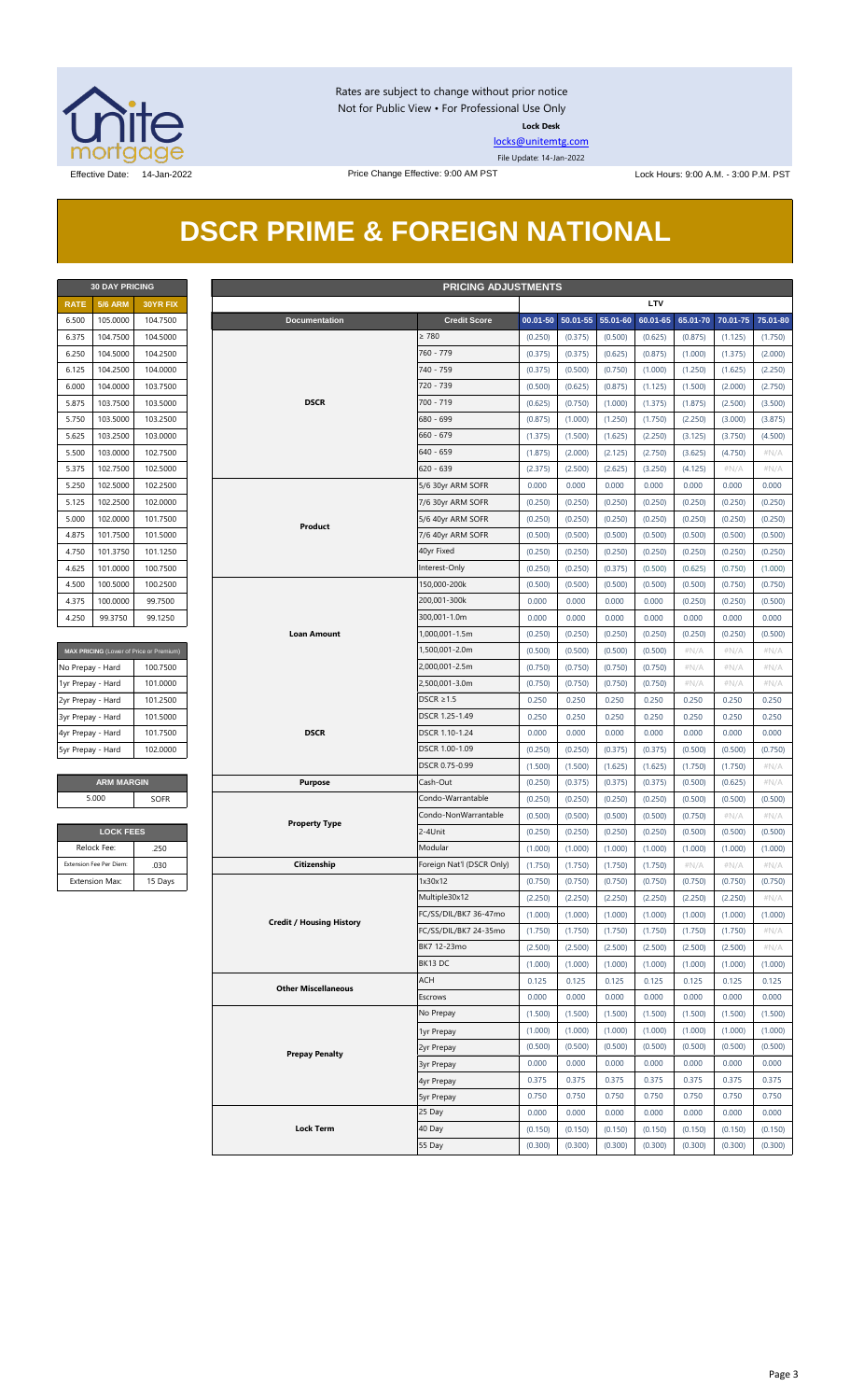

Rates are subject to change without prior notice Not for Public View • For Professional Use Only **Lock Desk** locks@unitemtg.com File Update: 14-Jan-2022

Effective Date: 14-Jan-2022 **Price Change Effective: 9:00 AM PST** Lock Hours: 9:00 A.M. - 3:00 P.M. PST

# **Alt Doc PRIME PLUS**

| <b>PRIMARY &amp; SECONDARY HOME</b> |                   |                 |  |  |  |  |  |  |  |  |  |
|-------------------------------------|-------------------|-----------------|--|--|--|--|--|--|--|--|--|
| <b>RATE</b>                         | <b>5/6 ARM</b>    | <b>30YR FIX</b> |  |  |  |  |  |  |  |  |  |
| 6.000                               | 105,500           | 105.250         |  |  |  |  |  |  |  |  |  |
| 5.875                               | 105.250           | 105.000         |  |  |  |  |  |  |  |  |  |
| 5.750                               | 105,000           | 104.750         |  |  |  |  |  |  |  |  |  |
| 5.625                               | 104.750           | 104.500         |  |  |  |  |  |  |  |  |  |
| 5.500                               | 104.500           | 104.250         |  |  |  |  |  |  |  |  |  |
| 5.375                               | 104.250           | 104,000         |  |  |  |  |  |  |  |  |  |
| 5.250                               | 104.000           | 103.750         |  |  |  |  |  |  |  |  |  |
| 5.125                               | 103.750           | 103.500         |  |  |  |  |  |  |  |  |  |
| 5.000                               | 103.500           | 103.250         |  |  |  |  |  |  |  |  |  |
| 4.875                               | 103.250           | 103,000         |  |  |  |  |  |  |  |  |  |
| 4.750                               | 103,000           | 102.750         |  |  |  |  |  |  |  |  |  |
| 4.625                               | 102.750           | 102.500         |  |  |  |  |  |  |  |  |  |
| 4.500                               | 102.375           | 102.125         |  |  |  |  |  |  |  |  |  |
| 4.375                               | 102.000           | 101.750         |  |  |  |  |  |  |  |  |  |
| 4.250                               | 101.625           | 101.375         |  |  |  |  |  |  |  |  |  |
| 4.125                               | 101.125           | 100.875         |  |  |  |  |  |  |  |  |  |
| 4.000                               | 100.625           | 100.375         |  |  |  |  |  |  |  |  |  |
| 3.875                               | 100,000           | 99.750          |  |  |  |  |  |  |  |  |  |
|                                     |                   |                 |  |  |  |  |  |  |  |  |  |
|                                     | <b>ARM MARGIN</b> |                 |  |  |  |  |  |  |  |  |  |

| <b>LOCK FEES</b>                        |         |  |  |  |  |  |  |  |  |  |
|-----------------------------------------|---------|--|--|--|--|--|--|--|--|--|
| Relock Fee:                             | 250     |  |  |  |  |  |  |  |  |  |
| <b>Extension Fee Per Diem</b>           | .030    |  |  |  |  |  |  |  |  |  |
| <b>Extension Max:</b>                   | 15 Days |  |  |  |  |  |  |  |  |  |
|                                         |         |  |  |  |  |  |  |  |  |  |
| MAX PRICING (Lower of Price or Premium) |         |  |  |  |  |  |  |  |  |  |
| 101,0000                                |         |  |  |  |  |  |  |  |  |  |

|             | PRIMARY & SECONDARY HOME                |         |                               |                        | <b>PRICING ADJUSTMENTS</b> |                           |          |                           |          |            |             |
|-------------|-----------------------------------------|---------|-------------------------------|------------------------|----------------------------|---------------------------|----------|---------------------------|----------|------------|-------------|
| <b>RATE</b> | <b>5/6 ARM</b>                          | 30YR FD |                               |                        |                            |                           |          | LTV                       |          |            |             |
| 6.000       | 105.500                                 | 105.250 | <b>Documentation</b>          | <b>Credit Score</b>    | 00.01-50                   | 50.01-55                  | 55.01-60 | 60.01-65                  | 65.01-70 | 70.01-75   | 75.01-80    |
| 5.875       | 105.250                                 | 105.000 | <b>Full Doc</b>               | 2780                   | 0.000                      | 0.000                     | 0.000    | (0.250)                   | (0.375)  | (0.375)    | (0.500)     |
| 5.750       | 105.000                                 | 104.750 |                               | 760 - 779              | 0.000                      | 0.000                     | 0.000    | (0.250)                   | (0.375)  | (0.500)    | (0.625)     |
| 5.625       | 104.750                                 | 104.500 |                               | 740 - 759              | 0.000                      | 0.000                     | 0.000    | (0.250)                   | (0.375)  | (0.625)    | (0.750)     |
| 5.500       | 104.500                                 | 104.250 |                               | 720 - 739              | (0.125)                    | (0.125)                   | (0.125)  | (0.250)                   | (0.500)  | (0.750)    | (1.000)     |
| 5.375       | 104.250                                 | 104.000 |                               | 700 - 719              | (0.250)                    | (0.250)                   | (0.375)  | (0.500)                   | (0.625)  | (0.875)    | #N/A        |
| 5.250       | 104.000                                 | 103.750 |                               | 680 - 699              | (0.250)                    | (0.250)                   | (0.500)  | (0.625)                   | (0.750)  | #N/A       | $\#N/A$     |
| 5.125       | 103.750                                 | 103.500 |                               | $560 - 679$            | (0.250)                    | (0.375)                   | (0.500)  | (1.000)                   | (1.375)  | #N/A       | #N/A        |
| 5.000       | 103.500                                 | 103.250 |                               | 640 - 659              | #N/A                       | # $N/A$                   | # $N/A$  | $\#\mathbb{N}/\mathbb{A}$ | #N/A     | # $N/A$    | # $N/A$     |
| 4.875       | 103.250                                 | 103.000 |                               | 620 - 639              | $\#N/A$                    | $\#N/A$                   | #N/A     | $\#N/A$                   | #N/A     | #N/A       | #N/A        |
| 4.750       | 103.000                                 | 102.750 | <b>Bank</b>                   | $\geq 780$             | (0.125)                    | (0.250)                   | (0.250)  | (0.375)                   | (0.500)  | (0.625)    | (0.875)     |
| 4.625       | 102.750                                 | 102.500 | <b>Statement</b>              | 760 - 779              | (0.250)                    | (0.250)                   | (0.250)  | (0.500)                   | (0.625)  | (0.750)    | (1.125)     |
| 4.500       | 102.375                                 | 102.125 |                               | 740 - 759              | (0.250)                    | (0.250)                   | (0.250)  | (0.625)                   | (0.750)  | (1.000)    | (1.375)     |
| 4.375       | 102.000                                 | 101.750 |                               | 720 - 739              | (0.250)                    | (0.375)                   | (0.375)  | (0.750)                   | (0.875)  | (1.125)    | (1.625)     |
| 4.250       | 101.625                                 | 101.375 |                               | 700 - 719              | (0.375)                    | (0.375)                   | (0.625)  | (0.875)                   | (1.125)  | (1.500)    | #N/A        |
| 4.125       | 101.125                                 | 100.875 |                               | 680 - 699              | (0.375)                    | (0.500)                   | (0.750)  | (1.000)                   | (1.375)  | #N/A       | #N/A        |
| 4.000       | 100.625                                 | 100.375 |                               | 660 - 679              | (0.500)                    | (0.750)                   | (1.000)  | (1.500)                   | (2.250)  | #N/A       | #N/A        |
| 3.875       | 100.000                                 | 99.750  |                               | 640 - 659              | $\#N/A$                    | $\#N/A$                   | #N/A     | #N/A                      | #N/A     | #N/A       | #N/A        |
|             |                                         |         |                               | $520 - 639$            | $\#N/A$                    | $\#\mathsf{N}/\mathsf{A}$ | $\#N/A$  | $\#N/A$                   | #N/A     | $\#N/F$    | $\#N/\beta$ |
|             | <b>ARM MARGIN</b>                       |         |                               | 12 Mth Bank Statements | (0.125)                    | (0.125)                   | (0.125)  | (0.250)                   | (0.375)  | (0.375)    | (0.375)     |
|             | 5.000                                   | SOFR    | Asset                         | $\geq 780$             | (0.125)                    | (0.250)                   | (0.250)  | (0.625)                   | (0.875)  | (1.125)    | (1.500)     |
|             |                                         |         | <b>Depletion</b>              | 760 - 779              | (0.125)                    | (0.250)                   | (0.375)  | (0.750)                   | (1.000)  | (1.375)    | (1.875)     |
|             |                                         |         |                               | 740 - 759              | (0.250)                    | (0.250)                   | (0.500)  | (0.875)                   | (1.125)  | (1.625)    | (2.250)     |
|             | <b>LOCK FEES</b>                        |         |                               | 720 - 739              | (0.375)                    | (0.500)                   | (0.625)  | (1.000)                   | (1.500)  | (2.000)    | (2.750)     |
|             | Relock Fee:<br>.250                     |         |                               | 700 - 719              | (0.500)                    | (0.625)                   | (1.000)  | (1.375)                   | (1.875)  | (2.500)    | $\#N/A$     |
|             | xtension Fee Per Diem                   | .030    |                               | 680 - 699              | (0.625)                    | (0.750)                   | (1.250)  | (1.750)                   | (2.250)  | #N//       | #N/A        |
|             | <b>Extension Max:</b>                   | 15 Days |                               | 660 - 679              | (0.750)                    | (1.000)                   | (1.500)  | (2.250)                   | (3.125)  | # $N/A$    | #N/A        |
|             |                                         |         |                               | 640 - 659              | $\#N/A$                    | # $N/A$                   | $\#N/A$  | $\#\mathsf{N}/\mathsf{A}$ | #N/A     | # $N/A$    | # $N/A$     |
|             | MAX PRICING (Lower of Price or Premium) |         |                               | 620 - 639              | $\#N/A$                    | #N/A                      | #N/A     | #N/A                      | #N/A     | #N/A       | #N/A        |
|             | 101.0000                                |         | Product                       | 5/6 30yr ARM SOFR      | 0.000                      | 0.000                     | 0.000    | 0.000                     | 0.000    | 0.000      | 0.000       |
|             |                                         |         |                               | 5/6 40yr ARM SOFR      | (0.250)                    | (0.250)                   | (0.250)  | (0.250)                   | (0.250)  | (0.250)    | (0.250)     |
|             |                                         |         |                               | 30yr Fixed             | 0.000                      | 0.000                     | 0.000    | 0.000                     | 0.000    | 0.000      | 0.000       |
|             |                                         |         |                               | 40yr Fixed             | (0.250)                    | (0.250)                   | (0.250)  | (0.250)                   | (0.250)  | (0.250)    | (0.250)     |
|             |                                         |         |                               | nterest-Only           | (0.250)                    | (0.250)                   | (0.375)  | (0.500)                   | (0.625)  | (0.750)    | #N/A        |
|             |                                         |         | Loan                          | 150,000-200k           | (0.500)                    | (0.500)                   | (0.500)  | (0.500)                   | (0.500)  | (0.750)    | (0.750)     |
|             |                                         |         | Amount                        | 200,001-300k           | 0.000                      | 0.000                     | 0.000    | 0.000                     | (0.250)  | (0.250)    | (0.250)     |
|             |                                         |         |                               | 300,001-1,000,000      | 0.000                      | 0.000                     | 0.000    | 0.000                     | 0.000    | 0.000      | 0.000       |
|             |                                         |         |                               | 1,000,001-1.5m         | (0.250)                    | (0.250)                   | (0.250)  | (0.250)                   | (0.250)  | (0.250)    | (0.250)     |
|             |                                         |         |                               | ,500,001-2.0m          | (0.500)                    | (0.500)                   | (0.500)  | (0.500)                   | (0.500)  | #N/A       | #N/A        |
|             |                                         |         |                               | 2,000,001-2.5m         | (0.750)                    | (0.750)                   | (0.750)  | (0.750)                   | (0.750)  | #N/A       | #N/A        |
|             |                                         |         |                               | 2,500,001-3.0m         | (0.750)                    | (0.750)                   | (0.750)  | (0.750)                   | (0.750)  | #N/A       | $\#N/\beta$ |
|             |                                         |         | DTI                           | 43.01-50               | 0.000                      | 0.000                     | 0.000    | 0.000                     | 0.000    | 0.000      | 0.000       |
|             |                                         |         |                               | 50.01-55               | 0.000                      | 0.000                     | 0.000    | 0.000                     | 0.000    | (0.125)    | #N/A        |
|             |                                         |         | Cash Out                      |                        | (0.250)                    | (0.375)                   | (0.375)  | (0.375)                   | (0.500)  | (0.625)    | $\#N/\beta$ |
|             |                                         |         | <b>Second Home</b>            |                        | (0.500)                    | (0.500)                   | (0.500)  | (0.500)                   | (0.500)  | (0.500)    | (0.500)     |
|             |                                         |         | <b>Property Type</b>          | Condo-Warrantable      | (0.250)                    | (0.250)                   | (0.250)  | (0.250)                   | (0.500)  | (0.500)    | $\#N/A$     |
|             |                                         |         |                               | Condo-NonWarrantable   | (0.500)                    | (0.500)                   | (0.500)  | (0.500)                   | $\#N/A$  | $\#N/\ell$ | $\#N/\beta$ |
|             |                                         |         |                               | 2-Unit                 | (0.250)                    | (0.250)                   | (0.250)  | (0.250)                   | (0.500)  | #N/A       | $\#N/A$     |
|             |                                         |         | <b>Credit/Housing History</b> | 1x30x12                | (0.750)                    | (0.750)                   | (0.750)  | (0.750)                   | (0.750)  | (0.750)    | (0.750)     |
|             |                                         |         |                               | Multiple30x12          | (2.250)                    | (2.250)                   | (2.250)  | (2.250)                   | (2.250)  | (2.250)    | (2.250)     |
|             |                                         |         | <b>Misccellaneous</b>         | ACH                    | 0.125                      | 0.125                     | 0.125    | 0.125                     | 0.125    | 0.125      | 0.125       |
|             |                                         |         |                               | No Escrows (No HPML)   | (0.150)                    | (0.150)                   | (0.150)  | (0.150)                   | (0.150)  | (0.150)    | (0.150)     |
|             |                                         |         | Lock Term                     | 45 Dav                 | (0.150)                    | (0.150)                   | (0.150)  | (0.150)                   | (0.150)  | (0.150)    | (0.150)     |
|             |                                         |         | <b>State</b>                  | non CA                 | 0.250                      | 0.250                     | 0.250    | 0.250                     | 0.250    | 0.250      | 0.250       |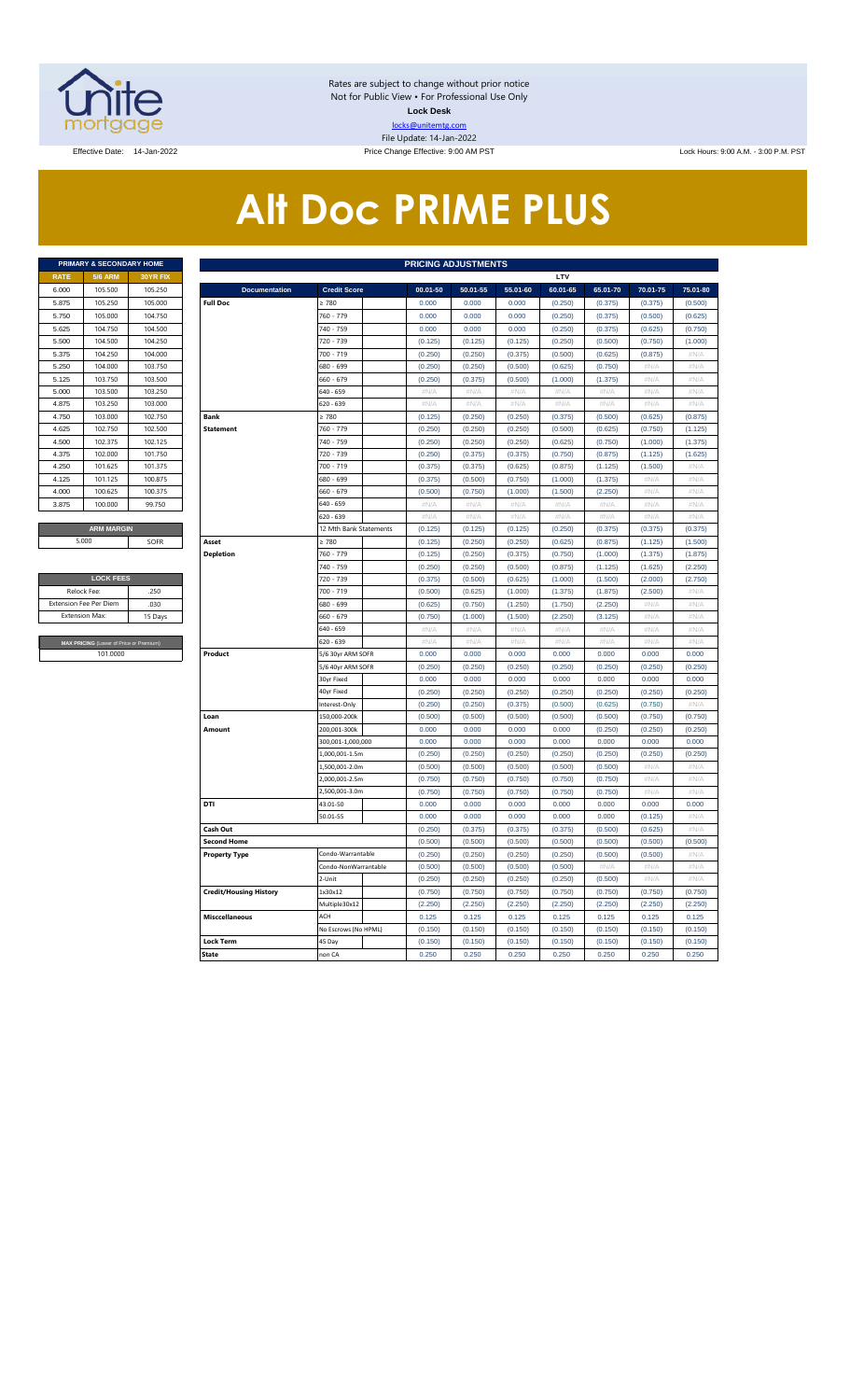

Rates are subject to change without prior notice Not for Public View • For Professional Use Only **Lock Desk** locks@unitemtg.com File Update: 14-Jan-2022

Effective Date: 14-Jan-2022 **Price Change Effective: 9:00 AM PST** Lock Hours: 9:00 A.M. - 3:00 P.M. PST

# **Alt Doc PRIME**

| <b>PRIMARY &amp; SECONDARY HOME</b> |                |                 |  |  |  |  |  |  |  |  |  |  |
|-------------------------------------|----------------|-----------------|--|--|--|--|--|--|--|--|--|--|
| <b>RATE</b>                         | <b>5/6 ARM</b> | <b>30YR FIX</b> |  |  |  |  |  |  |  |  |  |  |
| 6 1 2 5                             | 105.000        | 104.750         |  |  |  |  |  |  |  |  |  |  |
| 6.000                               | 104.750        | 104.500         |  |  |  |  |  |  |  |  |  |  |
| 5.875                               | 104.500        | 104.250         |  |  |  |  |  |  |  |  |  |  |
| 5.750                               | 104.250        | 104.000         |  |  |  |  |  |  |  |  |  |  |
| 5.625                               | 104.000        | 103.750         |  |  |  |  |  |  |  |  |  |  |
| 5.500                               | 103.750        | 103.500         |  |  |  |  |  |  |  |  |  |  |
| 5.375                               | 103.500        | 103.250         |  |  |  |  |  |  |  |  |  |  |
| 5.250                               | 103.250        | 103.000         |  |  |  |  |  |  |  |  |  |  |
| 5.125                               | 103.000        | 102.750         |  |  |  |  |  |  |  |  |  |  |
| 5.000                               | 102.750        | 102.500         |  |  |  |  |  |  |  |  |  |  |
| 4.875                               | 102.500        | 102.250         |  |  |  |  |  |  |  |  |  |  |
| 4.750                               | 102.250        | 102.000         |  |  |  |  |  |  |  |  |  |  |
| 4.625                               | 102.000        | 101.750         |  |  |  |  |  |  |  |  |  |  |
| 4.500                               | 101.625        | 101.375         |  |  |  |  |  |  |  |  |  |  |
| 4.375                               | 101.250        | 101.000         |  |  |  |  |  |  |  |  |  |  |
| 4.250                               | 100.875        | 100.625         |  |  |  |  |  |  |  |  |  |  |
| 4.125                               | 100.375        | 100.125         |  |  |  |  |  |  |  |  |  |  |
| 4.000                               | 99 875         | 99.625          |  |  |  |  |  |  |  |  |  |  |

#### **ARM MARGIN** 5.000

| <b>LOCK FEES</b>              |         |  |  |  |  |  |  |  |  |
|-------------------------------|---------|--|--|--|--|--|--|--|--|
| Relock Fee:                   | .250    |  |  |  |  |  |  |  |  |
| <b>Extension Fee Per Diem</b> | .030    |  |  |  |  |  |  |  |  |
| <b>Fxtension Max:</b>         | 15 Days |  |  |  |  |  |  |  |  |
|                               |         |  |  |  |  |  |  |  |  |

**RICING** (Lower of Price or Premium) 101.0000

|                | PRIMARY & SECONDARY HOME                            |                    | <b>PRICING ADJUSTMENTS</b>    |                        |                    |                    |                    |                    |                    |                    |                    |                    |                    |  |
|----------------|-----------------------------------------------------|--------------------|-------------------------------|------------------------|--------------------|--------------------|--------------------|--------------------|--------------------|--------------------|--------------------|--------------------|--------------------|--|
| RATE           | <b>5/6 ARM</b>                                      | 30YR FIX           |                               |                        |                    |                    |                    | LTV                |                    |                    |                    |                    |                    |  |
| 6.125          | 105.000                                             | 104.750            | <b>Documentation</b>          | <b>Credit Score</b>    | 00.01-50           | 50.01-55           | 55.01-60           | 60.01-65           | 65.01-70           | 70.01-75           | 75.01-80           | 80.01-85           | 85.01-90           |  |
| 6.000          | 104.750                                             | 104.500            | <b>Full Doc</b>               | 2780                   | 0.000              | 0.000              | 0.000              | (0.250)            | (0.375)            | (0.375)            | (0.500)            | (0.750)            | (1.125)            |  |
| 5.875          | 104.500                                             | 104.250            |                               | 760 - 779              | 0.000              | 0.000              | 0.000              | (0.250)            | (0.375)            | (0.500)            | (0.625)            | (0.875)            | (1.375)            |  |
| 5.750          | 104.250                                             | 104.000            |                               | 740 - 759              | 0.000              | 0.000              | 0.000              | (0.250)            | (0.375)            | (0.625)            | (0.750)            | (1.125)            | (1.625)            |  |
| 5.625          | 104.000                                             | 103.750            |                               | 720 - 739              | (0.125)            | (0.125)            | (0.125)            | (0.250)            | (0.500)            | (0.750)            | (1.000)            | (1.250)            | (1.875)            |  |
| 5.500          | 103.750                                             | 103.500            |                               | 700 - 719              | (0.250)            | (0.250)            | (0.375)            | (0.500)            | (0.625)            | (0.875)            | (1.250)            | (1.625)            | (2.250)            |  |
| 5.375          | 103.500                                             | 103.250            |                               | 680 - 699              | (0.250)            | (0.250)            | (0.500)            | (0.625)            | (0.750)            | (1.000)            | (1.375)            | (2.000)            | #N/A               |  |
| 5.250          | 103.250                                             | 103.000            |                               | 660 - 679<br>640 - 659 | (0.250)            | (0.375)            | (0.500)            | (1.000)            | (1.375)            | (1.625)            | (2.000)            | (2.750)            | #N/A               |  |
| 5.125          | 103.000                                             | 102.750            |                               | 620 - 639              | (0.375)            | (0.375)            | (0.500)            | (1.250)            | (1.500)            | (1.750)            | (2.250)            | #N/A<br>#N/A       | #N/A               |  |
| 5.000          | 102.750                                             | 102.500            |                               |                        | (0.500)            | (0.500)            | (0.500)            | (1.500)            | (1.750)            | (2.000)            | (2.500)            |                    | #N/A               |  |
| 4.875          | 102.500                                             | 102.250            | Bank                          | 2780                   | (0.125)            | (0.250)            | (0.250)            | (0.375)            | (0.500)            | (0.625)            | (0.875)            | (1.250)            | (2.000)            |  |
| 4.750          | 102.250                                             | 102.000<br>101.750 | <b>Statement</b>              | 760 - 779              | (0.250)            | (0.250)            | (0.250)            | (0.500)            | (0.625)            | (0.750)            | (1.125)            | (1.625)            | (2.375)            |  |
| 4.625<br>4.500 | 102.000                                             |                    |                               | 740 - 759<br>720 - 739 | (0.250)            | (0.250)            | (0.250)            | (0.625)            | (0.750)            | (1.000)            | (1.375)            | (1.875)            | (2.875)            |  |
| 4.375          | 101.625<br>101.250                                  | 101.375<br>101.000 |                               | 700 - 719              | (0.250)<br>(0.375) | (0.375)<br>(0.375) | (0.375)<br>(0.625) | (0.750)<br>(0.875) | (0.875)<br>(1.125) | (1.125)<br>(1.500) | (1.625)<br>(2.000) | (2.250)<br>(2.750) | (3.375)<br>(4.000) |  |
| 4.250          | 100.875                                             | 100.625            |                               | 680 - 699              | (0.375)            | (0.500)            | (0.750)            | (1.000)            | (1.375)            | (1.750)            | (2.500)            | (3.500)            | #N/A               |  |
| 4.125          | 100.375                                             | 100.125            |                               | 660 - 679              | (0.500)            | (0.750)            | (1.000)            | (1.500)            | (2.250)            | (2.750)            | (3.500)            | (4.250)            | $\#N/A$            |  |
| 4.000          | 99.875                                              | 99.625             |                               | 640 - 659              | (0.750)            | (1.000)            | (1.250)            | (1.750)            | (2.500)            | (3.125)            | (4.000)            | $\#N/A$            | #N/A               |  |
|                |                                                     |                    |                               | 620 - 639              | (1.250)            | (1.500)            | (1.750)            | (2.250)            | (3.000)            | (3.625)            | $\#N/A$            | #N/A               | #N/A               |  |
|                |                                                     |                    |                               | 3 Mth Bank Statements  | (0.750)            | (0.750)            | (0.750)            | (0.875)            | (1.000)            | (1.000)            | (1.000)            | #N/A               | #N/A               |  |
|                | <b>ARM MARGIN</b>                                   |                    |                               | 12 Mth Bank Statements | (0.125)            | (0.125)            | (0.125)            | (0.250)            | (0.375)            | (0.375)            | (0.375)            | (0.500)            | (0.500)            |  |
|                | 5.000                                               | SOFR               | Asset                         | 2780                   | (0.125)            | (0.250)            | (0.250)            | (0.625)            | (0.875)            | (1.125)            | (1.500)            | #N/A               | #N/A               |  |
|                |                                                     |                    | <b>Depletion</b>              | 760 - 779              | (0.125)            | (0.250)            | (0.375)            | (0.750)            | (1.000)            | (1.375)            | (1.875)            | #N/A               | #N/A               |  |
|                |                                                     |                    |                               | 740 - 759              | (0.250)            | (0.250)            | (0.500)            | (0.875)            | (1.125)            | (1.625)            | (2.250)            | #N/A               | #N/A               |  |
|                | <b>LOCK FEES</b>                                    |                    |                               | 720 - 739              | (0.375)            | (0.500)            | (0.625)            | (1.000)            | (1.500)            | (2.000)            | (2.750)            | #N/A               | #N/A               |  |
| Relock Fee:    |                                                     | .250               |                               | 700 - 719              | (0.500)            | (0.625)            | (1.000)            | (1.375)            | (1.875)            | (2.500)            | (3.500)            | #N/A               | #N/A               |  |
|                | xtension Fee Per Diem                               | .030               |                               | 680 - 699              | (0.625)            | (0.750)            | (1.250)            | (1.750)            | (2.250)            | (3.000)            | (4.125)            | $\#N/A$            | #N/A               |  |
| Extension Max: |                                                     | 15 Days            |                               | 660 - 679              | (0.750)            | (1.000)            | (1.500)            | (2.250)            | (3.125)            | (4.375)            | (4.875)            | #N/A               | #N/A               |  |
|                |                                                     |                    |                               | 640 - 659              | (1.250)            | (1.500)            | (2.000)            | (2.750)            | (3.625)            | (4.875)            | #N/A               | #N/A               | #N/A               |  |
|                |                                                     |                    |                               | 620 - 639              | (1.750)            | (2.000)            | (2.500)            | (3.250)            | (4.125)            | $\#N/A$            | #N/A               | $\#N/A$            | #N/A               |  |
|                |                                                     |                    | P&L                           | 2780                   | (0.625)            | (0.750)            | (0.750)            | (1.125)            | (1.375)            | (1.625)            | (2.125)            | #N/A               | #N/A               |  |
|                | MAX PRICING (Lower of Price or Premium)<br>101.0000 |                    |                               | 760 - 779              | (0.625)            | (0.750)            | (0.875)            | (1.250)            | (1.500)            | (1.875)            | (2.500)            | #N/A               | #N/A               |  |
|                |                                                     |                    |                               | 740 - 759              | (0.750)            | (0.750)            | (1.000)            | (1.375)            | (1.625)            | (2.125)            | (2.875)            | #N/A               | #N/A               |  |
|                |                                                     |                    |                               | 720 - 739              | (0.875)            | (1.000)            | (1.125)            | (1.500)            | (2.000)            | (2.500)            | (3.375)            | $\#N/A$            | #N/A               |  |
|                |                                                     |                    |                               | 700 - 719              | (1.000)            | (1.125)            | (1.500)            | (1.875)            | (2.375)            | (3.000)            | (4.125)            | #N/A               | #N/A               |  |
|                |                                                     |                    |                               | 680 - 699              | (1.125)            | (1.250)            | (1.750)            | (2.250)            | (2.750)            | (3.500)            | $\#N/A$            | #N/A               | #N/A               |  |
|                |                                                     |                    |                               | 660 - 679              | (1.250)            | (1.500)            | (2.000)            | (2.750)            | (3.625)            | (4.875)            | #N//               | $\#N/A$            | #N/A               |  |
|                |                                                     |                    |                               | 640 - 659              | (1.750)            | (2.000)            | (2.500)            | (3.250)            | (4.125)            | $\#N/A$            | #N//               | #N/A               | #N/A               |  |
|                |                                                     |                    |                               | 620 - 639              | (2.250)            | (2.500)            | (3.000)            | (3.750)            | (4.625)            | #N/A               | $\#N/A$            | #N/A               | #N/A               |  |
|                |                                                     |                    | Product                       | 5/6 30yr ARM SOFR      | 0.000              | 0.000              | 0.000              | 0.000              | 0.000              | 0.000              | 0.000              | 0.000              | 0.000              |  |
|                |                                                     |                    |                               | 5/6 40yr ARM SOFR      | (0.250)            | (0.250)            | (0.250)            | (0.250)            | (0.250)            | (0.250)            | (0.250)            | (0.250)            | (0.250)            |  |
|                |                                                     |                    |                               | 7/6 30vr ARM SOFR      | (0.250)            | (0.250)            | (0.250)            | (0.250)            | (0.250)            | (0.250)            | (0.250)            | (0.250)            | (0.250)            |  |
|                |                                                     |                    |                               | 7/6 40yr ARM SOFR      | (0.500)            | (0.500)            | (0.500)            | (0.500)            | (0.500)            | (0.500)            | (0.500)            | (0.500)            | (0.500)            |  |
|                |                                                     |                    |                               | 30yr Fixed             | 0.000              | 0.000              | 0.000              | 0.000              | 0.000              | 0.000              | 0.000              | 0.000              | 0.000              |  |
|                |                                                     |                    |                               | 40yr Fixed             | (0.250)            | (0.250)            | (0.250)            | (0.250)            | (0.250)            | (0.250)            | (0.250)            | (0.250)            | (0.250)            |  |
|                |                                                     |                    |                               | Interest-Only          | (0.250)            | (0.250)            | (0.375)            | (0.500)            | (0.625)            | (0.750)            | (1.000)            | (1.500)            | #N/A               |  |
|                |                                                     |                    | Loan                          | 150,000-200k           | (0.500)            | (0.500)            | (0.500)            | (0.500)            | (0.500)            | (0.750)            | (0.750)            | (1.000)            | (1.000)            |  |
|                |                                                     |                    | Amount                        | 200,001-300k           | 0.000              | 0.000              | 0.000              | 0.000              | (0.250)            | (0.250)            | (0.250)            | (0.500)            | (0.500)            |  |
|                |                                                     |                    |                               | 300,001-400,000        | 0.000              | 0.000              | 0.000              | 0.000              | 0.000              | 0.000              | 0.000              | (0.500)            | (0.500)            |  |
|                |                                                     |                    |                               | 400,001-1.0m           | 0.000              | 0.000              | 0.000              | 0.000              | 0.000              | 0.000              | 0.000              | 0.000              | 0.000              |  |
|                |                                                     |                    |                               | .000.001-1.5m          | (0.250)            | (0.250)            | (0.250)            | (0.250)            | (0.250)            | (0.250)            | (0.250)            | (0.250)            | #N/A               |  |
|                |                                                     |                    |                               | ,500,001-2.0m          | (0.500)            | (0.500)            | (0.500)            | (0.500)            | (0.500)            | (0.500)            | (0.500)            | #N/A               | #N/A               |  |
|                |                                                     |                    |                               | .000.001-2.5m          | (0.750)            | (0.750)            | (0.750)            | (0.750)            | (0.750)            | (0.750)            | (0.750)            | #N/A               | #N/A               |  |
|                |                                                     |                    |                               | ,500,001-3.0m          | (0.750)            | (0.750)            | (0.750)            | (0.750)            | (0.750)            | (0.750)            | (0.750)            | #N/A               | #N/A               |  |
|                |                                                     |                    |                               | ,000,001-3.5m          | (0.750)            | (0.750)            | (0.750)            | (0.750)            | (0.750)            | (0.750)            | #N/A               | #N/A               | #N/A               |  |
|                |                                                     |                    |                               | ,500,001-4.0m          | (0.750)            | (0.750)            | (0.750)            | (0.750)            | (0.750)            | (0.750)            | #N/A               | #N/A               | #N/A               |  |
|                |                                                     |                    | DTI                           | 43.01-50               | 0.000              | 0.000              | 0.000              | 0.000              | 0.000              | (0.125)            | (0.125)            | (0.125)            | (0.125)            |  |
|                |                                                     |                    |                               | 50.01-55               | 0.000              | 0.000              | 0.000              | 0.000              | 0.000              | (0.375)            | (0.375)            | #N/A               | #N/A               |  |
|                |                                                     |                    | Cash Out                      |                        | (0.250)            | (0.375)            | (0.375)            | (0.375)            | (0.500)            | (0.625)            | (1.000)            | #N/A               | #N/A               |  |
|                |                                                     |                    | <b>Second Home</b>            |                        | (0.500)            | (0.500)            | (0.500)            | (0.500)            | (0.500)            | (0.500)            | (0.500)            | #N/A               | #N/A               |  |
|                |                                                     |                    | <b>Property Type</b>          | Condo-Warrantable      | (0.250)            | (0.250)            | (0.250)            | (0.250)            | (0.500)            | (0.500)            | (0.500)            | (0.500)            | #N/A               |  |
|                |                                                     |                    |                               | Condo-NonWarrantable   | (0.500)            | (0.500)            | (0.500)            | (0.500)            | (0.750)            | (0.750)            | $\#N/A$            | #N/A               | #N/A               |  |
|                |                                                     |                    |                               | 2-Unit                 | (0.250)            | (0.250)            | (0.250)            | (0.250)            | (0.500)            | (0.500)            | (0.500)            | (0.500)            | #N/A               |  |
|                |                                                     |                    |                               | Modular                | (1.000)            | (1.000)            | (1.000)            | (1.000)            | (1.000)            | (1.000)            | (1.000)            | #N/A               | #N/A               |  |
|                |                                                     |                    |                               | Rural                  | (1.000)            | (1.000)            | (1.000)            | (1.000)            | (1.000)            | (1.000)            | #N/A               | #N/A               | #N/A               |  |
|                |                                                     |                    | <b>Credit/Housing History</b> | Lx30x12                | (0.750)            | (0.750)            | (0.750)            | (0.750)            | (0.750)            | (0.750)            | (0.750)            | (0.750)            | (0.750)            |  |
|                |                                                     |                    |                               | Multiple30x12          | (2.250)            | (2.250)            | (2.250)            | (2.250)            | (2.250)            | (2.250)            | (2.250)            | (2.250)            | #N/A               |  |
|                |                                                     |                    |                               | FC/SS/DIL/BK7 36-47mo  | (1.000)            | (1.000)            | (1.000)            | (1.000)            | (1.000)            | (1.000)            | (1.000)            | (1.000)            | (1.000)            |  |
|                |                                                     |                    |                               | C/SS/DIL/BK7 24-35mo   | (1.750)            | (1.750)            | (1.750)            | (1.750)            | (1.750)            | (1.750)            | (1.750)            | (1.750)            | #N/A               |  |
|                |                                                     |                    |                               | BK7 12-23mo            | (2.500)            | (2.500)            | (2.500)            | (2.500)            | (2.500)            | (2.500)            | (2.500)            | (2.500)            | #N/A               |  |
|                |                                                     |                    |                               | BK13 DC                | (1.000)            | (1.000)            | (1.000)            | (1.000)            | (1.000)            | (1.000)            | (1.000)            | (1.000)            | (1.000)            |  |
|                |                                                     |                    | <b>Misccellaneous</b>         | ACH                    | 0.125              | 0.125              | 0.125              | 0.125              | 0.125              | 0.125              | 0.125              | 0.125              | 0.125              |  |
|                |                                                     |                    |                               | No Escrows (No HPML)   | (0.150)            | (0.150)            | (0.150)            | (0.150)            | (0.150)            | (0.150)            | (0.150)            | (0.150)            | (0.150)            |  |
|                |                                                     |                    | <b>Lock Term</b>              | 45 Day                 | (0.150)            | (0.150)            | (0.150)            | (0.150)            | (0.150)            | (0.150)            | (0.150)            | (0.150)            | (0.150)            |  |
|                |                                                     |                    | State                         | non CA                 | 0.250              | 0.250              | 0.250              | 0.250              | 0.250              | 0.250              | 0.250              | 0.250              | 0.250              |  |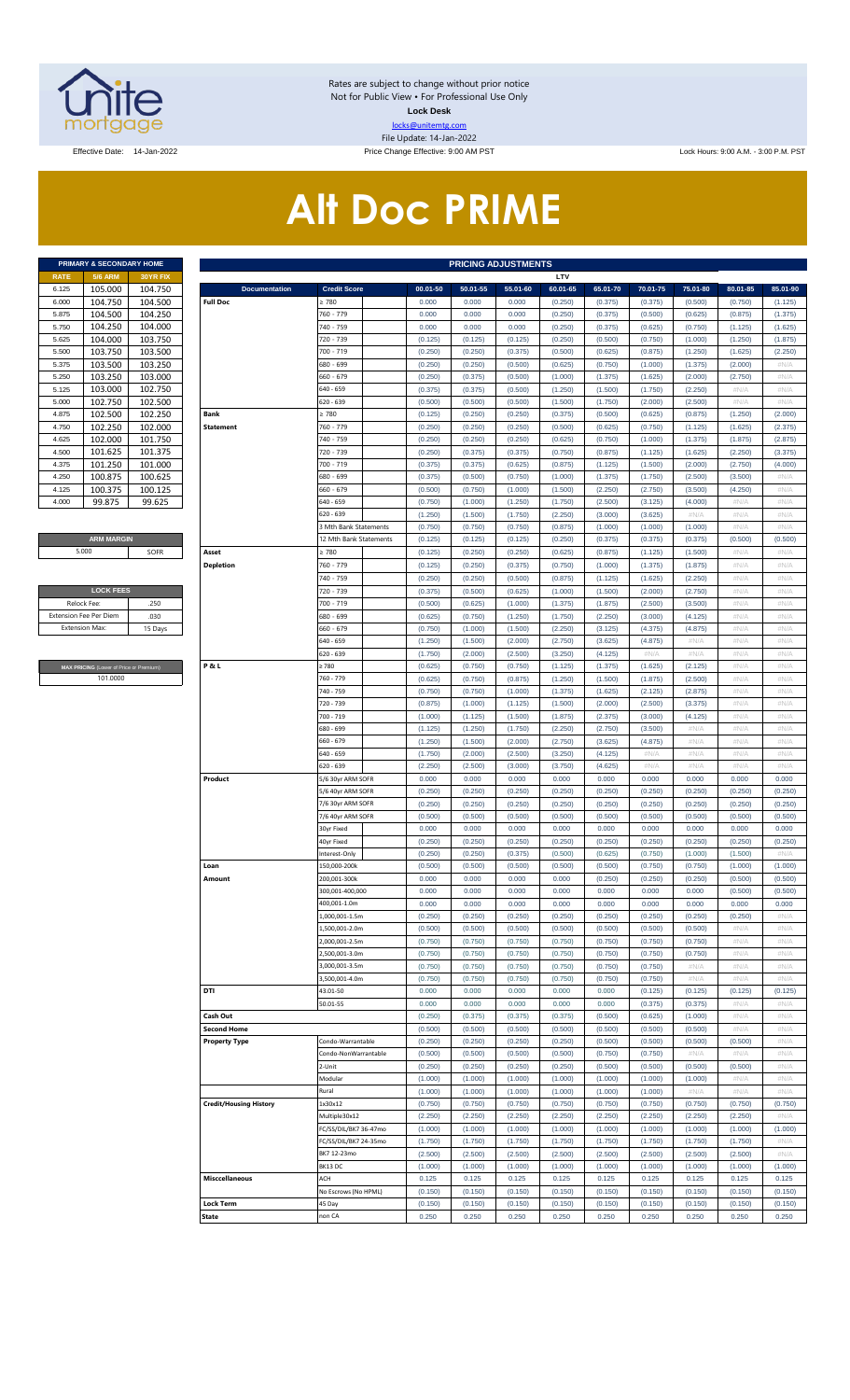

#### [V](https://unitemortgage.com/)isit: https://unitemortgage.com

The pricing engine is the Formal price given, please access it through:

**Quick Pricer:** [https://un](https://unitemortgage.com/broker-resources/price-my-loan/)itemortgage.com/broker-resources/price-my-loan/

### **CALL US TODAY: 800-777-1207**

#### **CONVENTIONAL PRODUCTS AND PRICING**

|       | <b>CONFORMING LOANS</b> |                             |         |                             |                             |         |         |                      |                             |         |         |                      |         |                             |         |
|-------|-------------------------|-----------------------------|---------|-----------------------------|-----------------------------|---------|---------|----------------------|-----------------------------|---------|---------|----------------------|---------|-----------------------------|---------|
|       |                         | <b>DU CONF CONV 30 YEAR</b> |         |                             | <b>DU CONF CONV 20 YEAR</b> |         |         |                      | <b>DU CONF CONV 15 YEAR</b> |         |         |                      |         | <b>DU CONF CONV 10 YEAR</b> |         |
| Rate  | 10 Day                  | 25 Day                      | 40 Day  | Rate                        | 10 Day                      | 25 Day  | 40 Day  | Rate                 | 10 Day                      | 25 Day  | 40 Day  | Rate                 | 10 Day  | 25 Day                      | 40 Day  |
| 4.125 | (5.125)                 | (5.000)                     | (4.875) | 4.000                       | (4.625)                     | (4.500) | (4.375) | 3.500                | (4.375)                     | (4.250) | (4.125) | 3.250                | (3.500) | (3.375)                     | (3.250) |
| 4.000 | (4.500)                 | (4.375)                     | (4.250) | 3.875                       | (4.250)                     | (4.125) | (4.000) | 3.375                | (4.000)                     | (3.875) | (3.750) | 3.125                | (3.250) | (3.125)                     | (3.000) |
| 3.875 | (3.875)                 | (3.750)                     | (3.625) | 3.750                       | (3.750)                     | (3.625) | (3.500) | 3.250                | (3.625)                     | (3.500) | (3.375) | 3.000                | (2.875) | (2.750)                     | (2.625) |
| 3.750 | (3.500)                 | (3.375)                     | (3.250) | 3.625                       | (3.750)                     | (3.625) | (3.500) | 3.125                | (3.250)                     | (3.125) | (3.000) | 2.875                | (2.500) | (2.375)                     | (2.250) |
| 3.625 | (3.125)                 | (3.000)                     | (2.875) | 3.500                       | (3.500)                     | (3.375) | (3.250) | 3.000                | (2.750)                     | (2.625) | (2.500) | 2.750                | (2.250) | (2.125)                     | (2.000) |
| 3.500 | (2.500)                 | (2.375)                     | (2.250) | 3.375                       | (3.000)                     | (2.875) | (2.750) | 2.875                | (2.500)                     | (2.375) | (2.250) | 2.625                | (2.000) | (1.875)                     | (1.750) |
| 3.375 | (2.125)                 | (2.000)                     | (1.875) | 3.250                       | (2.500)                     | (2.375) | (2.250) | 2.750                | (2.125)                     | (2.000) | (1.875) | 2.500                | (1.500) | (1.375)                     | (1.250) |
| 3.250 | (1.625)                 | (1.500)                     | (1.375) | 3.125                       | (1.875)                     | (1.750) | (1.625) | 2.625                | (1.625)                     | (1.500) | (1.375) | 2.375                | (1.250) | (1.125)                     | (1.000) |
| 3.125 | (0.875)                 | (0.750)                     | (0.625) | 3.000                       | (1.375)                     | (1.250) | (1.125) | 2.500                | (1.250)                     | (1.125) | (1.000) | 2.250                | (0.875) | (0.750)                     | (0.625) |
| 3.000 | (0.375)                 | (0.250)                     | (0.125) | 2.875                       | (0.875)                     | (0.750) | (0.625) | 2.375                | (0.750)                     | (0.625) | (0.500) | 2.125                | (0.375) | (0.250)                     | (0.125) |
| 2.875 | 0.125                   | 0.250                       | 0.375   | 2.750                       | (0.125)                     | 0.000   | 0.125   | 2.250                | (0.250)                     | (0.125) | 0.000   | 2.000                | 0.000   | 0.125                       | 0.250   |
| 2.750 | 0.875                   | 1.000                       | 1.125   | 2.625                       | 0.500                       | 0.625   | 0.750   | 2.125                | 0.250                       | 0.375   | 0.500   | 1.875                | 0.625   | 0.750                       | 0.875   |
|       |                         |                             |         |                             |                             |         |         |                      |                             |         |         |                      |         |                             |         |
|       |                         | LP CONF CONV 30 YEAR        |         | <b>LP CONF CONV 20 YEAR</b> |                             |         |         | LP CONF CONV 15 YEAR |                             |         |         | LP CONF CONV 10 YEAR |         |                             |         |
| Rate  | 10 Day                  | 25 Day                      | 40 Day  | Rate                        | 10 Day                      | 25 Day  | 40 Day  | Rate                 | 10 Day                      | 25 Day  | 40 Day  | Rate                 | 10 Day  | 25 Day                      | 40 Day  |
| 4.250 | (5.375)                 | (5.250)                     | (5.125) | 4.000                       | (4.375)                     | (4.250) | (4.125) | 3.500                | (4.000)                     | (3.875) | (3.750) | 3.500                | (3.875) | (3.750)                     | (3.625) |
| 4.125 | (4.875)                 | (4.750)                     | (4.625) | 3.875                       | (4.000)                     | (3.875) | (3.750) | 3.375                | (3.750)                     | (3.625) | (3.500) | 3.375                | (3.750) | (3.625)                     | (3.500) |
| 4.000 | (4.375)                 | (4.250)                     | (4.125) | 3.750                       | (3.750)                     | (3.625) | (3.500) | 3.250                | (3.375)                     | (3.250) | (3.125) | 3.250                | (3.375) | (3.250)                     | (3.125) |
| 3.875 | (3.750)                 | (3.625)                     | (3.500) | 3.625                       | (3.500)                     | (3.375) | (3.250) | 3.125                | (2.875)                     | (2.750) | (2.625) | 3.125                | (3.000) | (2.875)                     | (2.750) |
| 3.750 | (3.250)                 | (3.125)                     | (3.000) | 3.500                       | (3.125)                     | (3.000) | (2.875) | 3.000                | (2.625)                     | (2.500) | (2.375) | 3.000                | (2.625) | (2.500)                     | (2.375) |
| 3.625 | (2.625)                 | (2.500)                     | (2.375) | 3.375                       | (2.750)                     | (2.625) | (2.500) | 2.875                | (2.125)                     | (2.000) | (1.875) | 2.875                | (2.250) | (2.125)                     | (2.000) |
| 3.500 | (2.125)                 | (2.000)                     | (1.875) | 3.250                       | (2.250)                     | (2.125) | (2.000) | 2.750                | (1.750)                     | (1.625) | (1.500) | 2.750                | (1.750) | (1.625)                     | (1.500) |
| 3.375 | (1.625)                 | (1.500)                     | (1.375) | 3.125                       | (1.750)                     | (1.625) | (1.500) | 2.625                | (1.375)                     | (1.250) | (1.125) | 2.625                | (1.625) | (1.500)                     | (1.375) |
| 3.250 | (1.000)                 | (0.875)                     | (0.750) | 3.000                       | (1.250)                     | (1.125) | (1.000) | 2.500                | (0.875)                     | (0.750) | (0.625) | 2.500                | (1.000) | (0.875)                     | (0.750) |
| 3.125 | (0.375)                 | (0.250)                     | (0.125) | 2.875                       | (0.625)                     | (0.500) | (0.375) | 2.375                | (0.375)                     | (0.250) | (0.125) | 2.375                | (0.625) | (0.500)                     | (0.375) |
| 3.000 | 0.000                   | 0.125                       | 0.250   | 2.750                       | (0.125)                     | 0.000   | 0.125   | 2.250                | 0.125                       | 0.250   | 0.375   | 2.250                | (0.125) | 0.000                       | 0.125   |
| 2.875 | 0.625                   | 0.750                       | 0.875   | 2.625                       | 0.625                       | 0.750   | 0.875   | 2.125                | 0.625                       | 0.750   | 0.875   | 2.125                | 0.375   | 0.500                       | 0.625   |

#### **HIGH BALANCE CONFORMING**

|       | <b>DU HIGH BALANCE 30 YEAR</b> |         |         | <b>DU HIGH BALANCE 15 YEAR</b> |               |         |               |      | <b>DU HIGH BALANCE 20 YEAR</b> |               |        |      | <b>DU HIGH BALANCE 10 YEAR</b> |          |               |  |  |
|-------|--------------------------------|---------|---------|--------------------------------|---------------|---------|---------------|------|--------------------------------|---------------|--------|------|--------------------------------|----------|---------------|--|--|
| Rate  | 10 Day                         | 25 Day  | 40 Day  | Rate                           | <b>10 Day</b> | 25 Day  | <b>40 Day</b> | Rate | <b>10 Day</b>                  | <b>25 Day</b> | 40 Day | Rate | <b>10 Day</b>                  | $25$ Day | <b>40 Day</b> |  |  |
| 4.375 | (4.375)                        | (4.250) | (4.125) | 3.750                          | (3.125)       | (3.000) | (2.875)       |      |                                |               |        |      |                                |          |               |  |  |
| 4.250 | (4.000)                        | (3.875) | (3.750) | 3.625                          | (2.625)       | (2.500) | (2.375)       |      |                                |               |        |      |                                |          |               |  |  |
| 4.125 | (3.625)                        | (3.500) | (3.375) | 3.500                          | (2.375)       | (2.250) | (2.125)       |      |                                |               |        |      |                                |          |               |  |  |
| 4.000 | (3.000)                        | (2.875) | (2.750) | 3.375                          | (2.750)       | (2.625) | (2.500)       |      |                                |               |        |      |                                |          |               |  |  |
| 3.875 | (2.750)                        | (2.625) | (2.500) | 3.250                          | (2.500)       | (2.375) | (2.250)       |      |                                |               |        |      |                                |          |               |  |  |
| 3.750 | (2.375)                        | (2.250) | (2.125) | 3.125                          | (2.250)       | (2.125) | (2.000)       |      |                                |               |        |      | B                              | E        |               |  |  |
| 3.625 | (2.125)                        | (2.000) | (1.875) | 3.000                          | (1.750)       | (1.625) | (1.500)       |      | <b>SUCH</b>                    |               |        |      |                                |          |               |  |  |
| 3.500 | (1.625)                        | (1.500) | (1.375) | 2.875                          | (1.250)       | (1.125) | (1.000)       |      |                                |               |        |      |                                |          |               |  |  |
| 3.375 | (1.250)                        | (1.125) | (1.000) | 2.750                          | (0.875)       | (0.750) | (0.625)       |      |                                |               |        |      |                                |          |               |  |  |
| 3.250 | (0.750)                        | (0.625) | (0.500) | 2.625                          | (0.500)       | (0.375) | (0.250)       |      |                                |               |        |      |                                |          |               |  |  |
| 3.125 | (0.250)                        | (0.125) | 0.000   | 2.500                          | 0.000         | 0.125   | 0.250         |      |                                |               |        |      |                                |          |               |  |  |
| 3.000 | 0.375                          | 0.500   | 0.625   | 2.375                          | 0.375         | 0.500   | 0.625         |      |                                |               |        |      |                                |          |               |  |  |

#### **MAX NET PRICING IS 104.000 HIGH BALANCE MAX NET PRICING IS 103.000 Rates and pricing are subject to change without notice.**

All Rights Reserved. 01.2022 This document is limited to current Unite Mortgage Wholesale Lending Solutions, and should not be intended as legal advice, legal opinion, or any other advice on specific facts or circumstances. Such policy and practice ar

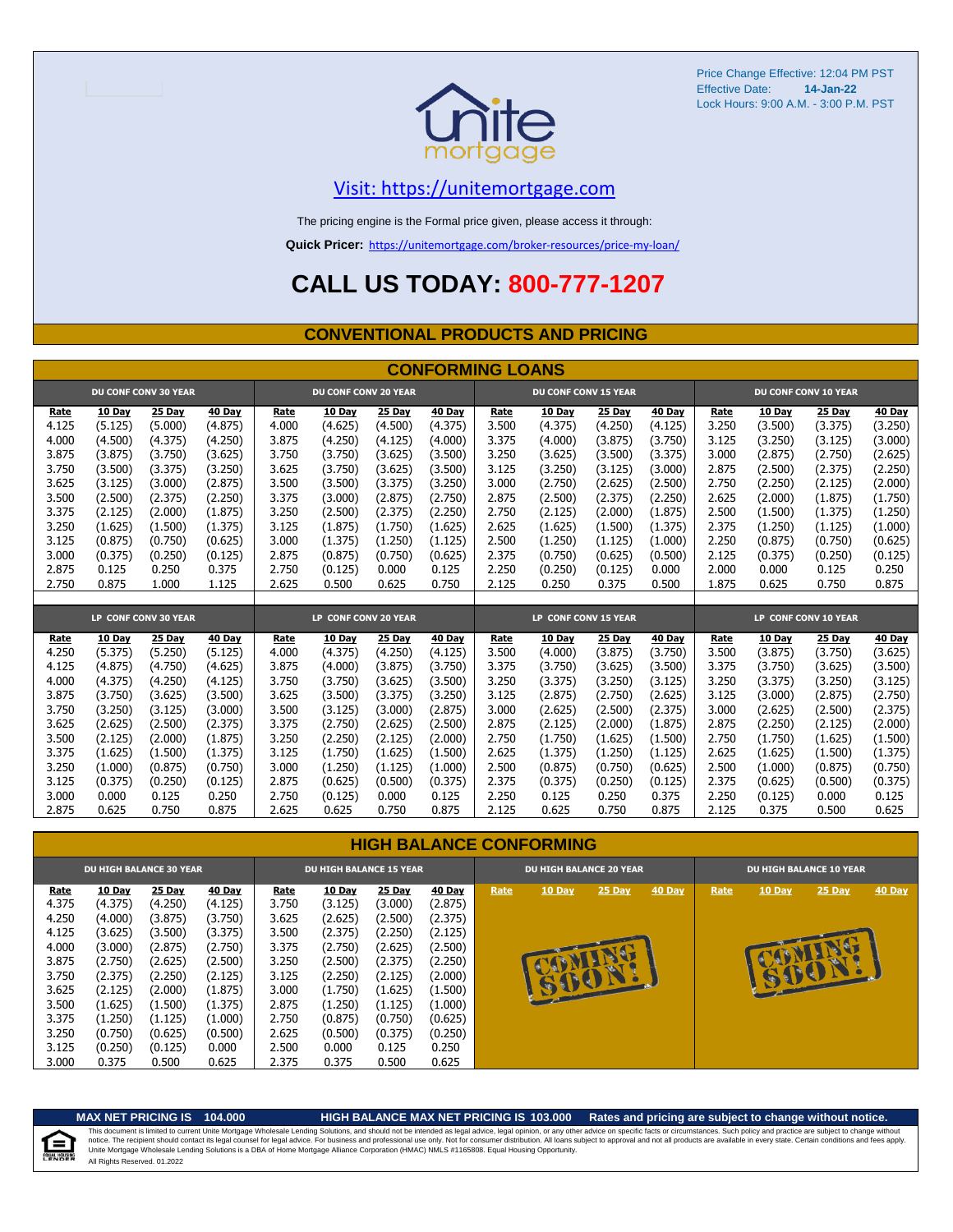

#### [V](https://unitemortgage.com/)isit: https://unitemortgage.com

The pricing engine is the Formal price given, please access it through:

**Quick Pricer:** [https://un](https://unitemortgage.com/broker-resources/price-my-loan/)itemortgage.com/broker-resources/price-my-loan/

### **CALL US TODAY: 800-777-1207**

|                             | <b>HOME AFFORDABLE PRODUCTS</b> |         |               |       |                                          |         |               |       |                          |          |               |      |               |                                       |        |
|-----------------------------|---------------------------------|---------|---------------|-------|------------------------------------------|---------|---------------|-------|--------------------------|----------|---------------|------|---------------|---------------------------------------|--------|
| <b>DU HOMEREADY 30 YEAR</b> |                                 |         |               |       | <b>DU HOMEREADY HIGH BALANCE 30 YEAR</b> |         |               |       | LP HOME POSSIBLE 30 YEAR |          |               |      |               | LP HOME POSSIBLE HIGH BALANCE 30 YEAR |        |
| <u>Rate</u>                 | <b>10 Day</b>                   | 25 Day  | <b>40 Day</b> | Rate  | <b>10 Day</b>                            | 25 Day  | <b>40 Day</b> | Rate  | 10 Day                   | $25$ Day | <b>40 Day</b> | Rate | <b>10 Day</b> | $25$ Day                              | 40 Day |
| 4.250                       | (5.250)                         | (5.125) | (5.000)       | 4.375 | (3.750)                                  | (3.625) | (3.500)       | 4.375 | (5.750)                  | (5.625)  | (5.500)       |      |               |                                       |        |
| 4.125                       | (4.625)                         | (4.500) | (4.375)       | 4.250 | (3.375)                                  | (3.250) | (3.125)       | 4.250 | (5.375)                  | (5.250)  | (5.125)       |      |               |                                       |        |
| 4.000                       | (4.000)                         | (3.875) | (3.750)       | 4.125 | (3.500)                                  | (3.375) | (3.250)       | 4.125 | (4.875)                  | (4.750)  | (4.625)       |      |               |                                       |        |
| 3.875                       | (3.625)                         | (3.500) | (3.375)       | 4.000 | (3.125)                                  | (3.000) | (2.875)       | 4.000 | (4.250)                  | (4.125)  | (4.000)       |      |               | NU                                    |        |
| 3.750                       | (3.125)                         | (3.000) | (2.875)       | 3.875 | (2.750)                                  | (2.625) | (2.500)       | 3.875 | (3.625)                  | (3.500)  | (3.375)       |      | <b>AP</b>     |                                       |        |
| 3.625                       | (2.500)                         | (2.375) | (2.250)       | 3.750 | (2.500)                                  | (2.375) | (2.250)       | 3.750 | (3.250)                  | (3.125)  | (3.000)       |      |               | 15001.                                |        |
| 3.500                       | (2.000)                         | (1.875) | (1.750)       | 3.625 | (2.250)                                  | (2.125) | (2.000)       | 3.625 | (2.625)                  | (2.500)  | (2.375)       |      |               |                                       |        |
| 3.375                       | (1.375)                         | (1.250) | (1.125)       | 3.500 | (1.750)                                  | (1.625) | (1.500)       | 3.500 | (2.000)                  | (1.875)  | (1.750)       |      |               |                                       |        |
| 3.250                       | (0.875)                         | (0.750) | (0.625)       | 3.375 | (1.125)                                  | (1.000) | (0.875)       | 3.375 | (1.500)                  | (1.375)  | (1.250)       |      |               |                                       |        |
| 3.125                       | (0.250)                         | (0.125) | 0.000         | 3.250 | (0.500)                                  | (0.375) | (0.250)       | 3.250 | (0.875)                  | (0.750)  | (0.625)       |      |               |                                       |        |
| 3.000                       | 0.125                           | 0.250   | 0.375         | 3.125 | 0.000                                    | 0.125   | 0.250         | 3.125 | (0.250)                  | (0.125)  | 0.000         |      |               |                                       |        |
| 2.875                       | 0.750                           | 0.875   | 1.000         | 3.000 | 0.500                                    | 0.625   | 0.750         | 3.000 | 0.250                    | 0.375    | 0.500         |      |               |                                       |        |

| <b>HOME READY AND HOMEPOSSIBLE CAP LIMITS</b>      |       |      |       |      |      |       |       |                                                                                                  |       |  |  |  |
|----------------------------------------------------|-------|------|-------|------|------|-------|-------|--------------------------------------------------------------------------------------------------|-------|--|--|--|
|                                                    |       |      |       |      |      |       |       | LTV <=60 60.01 - 65 65.01 - 70 70.01 - 75 75.01 - 80 80.01 - 85 85.01 - 90 90.01 - 95 95.01 - 97 |       |  |  |  |
| HomeReady/Home Possible FICO >=680 Adjustment Caps | 1.500 | .500 | .500  | .500 | .500 | 0.000 | 0.000 | 0.000                                                                                            | 0.000 |  |  |  |
| HomeReady/Home Possible FICO <680 Adjustment Caps  | 1.500 | .500 | 1.500 | .500 | .500 | .500  | 1.500 | 1.500                                                                                            | 1.500 |  |  |  |

.<br>N. Hou

**MAX NET PRICING IS 104.000 HIGH BALANCE MAX NET PRICING IS 103.000 Rates and pricing are subject to change without notice.**

All Rights Reserved. 01.2022 This document is limited to current Unite Mortgage Wholesale Lending Solutions, and should not be intended as legal advice, legal opinion, or any other advice on specific facts or circumstances. Such policy and practice ar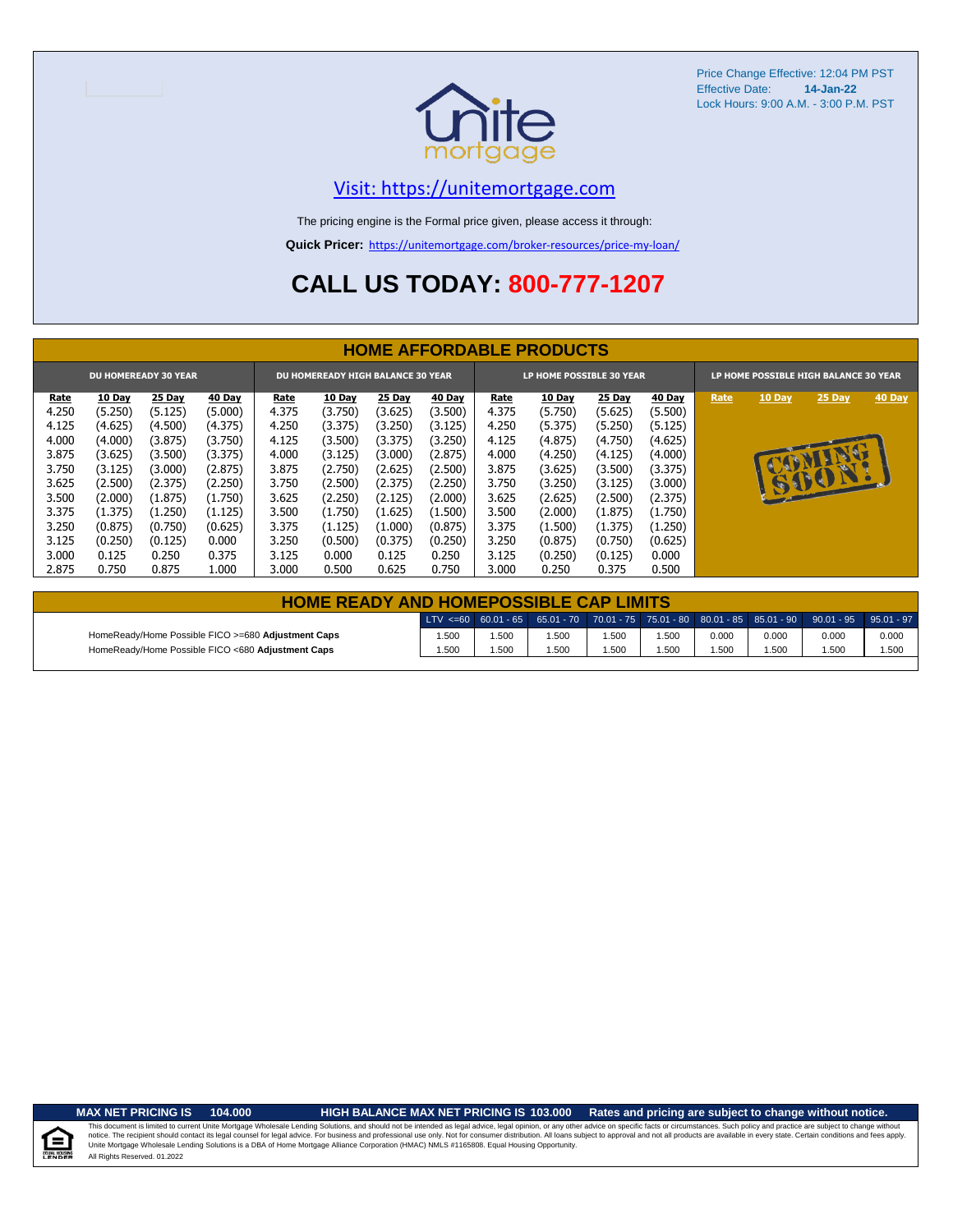

### [V](https://unitemortgage.com/)isit: https://unitemortgage.com

The pricing engine is the Formal price given, please access it through:

**Quick Pricer:** [https://un](https://unitemortgage.com/broker-resources/price-my-loan/)itemortgage.com/broker-resources/price-my-loan/

## **CALL US TODAY: 800-777-1207**

| <b>CONVENTIONAL PRICING ADJUSTMENTS</b>                     |                                                                                |                       |                                                                                        |              |                                                                               |              |              |              |                    |              |                      |              |
|-------------------------------------------------------------|--------------------------------------------------------------------------------|-----------------------|----------------------------------------------------------------------------------------|--------------|-------------------------------------------------------------------------------|--------------|--------------|--------------|--------------------|--------------|----------------------|--------------|
| Credit Score / LTV                                          |                                                                                | Loan Terms > 15 years |                                                                                        | $LTV \le 60$ | $60.01 - 70$                                                                  | $70.01 - 75$ | 75.01 - 80   | $80.01 - 85$ | 85.01 - 90         | $90.01 - 95$ | $95.01 - 97$         | >97.00%      |
| 740+                                                        |                                                                                |                       |                                                                                        | 0.000        | 0.250                                                                         | 0.250        | 0.500        | 0.250        | 0.250              | 0.250        | 0.750                | 0.750        |
| 720 - 739                                                   |                                                                                |                       |                                                                                        | 0.000        | 0.250                                                                         | 0.500        | 0.750        | 0.500        | 0.500              | 0.500        | 1.000                | 1.000        |
| 700 - 719                                                   |                                                                                |                       |                                                                                        | 0.000        | 0.500                                                                         | 1.000        | 1.250        | 1.000        | 1.000              | 1.000        | 1.500                | 1.500        |
| 680 - 699                                                   |                                                                                |                       |                                                                                        | 0.000        | 0.500                                                                         | 1.250        | 1.750        | 1.500        | 1.250              | 1.250        | 1.500                | 1.500        |
| 660 - 679                                                   |                                                                                |                       |                                                                                        | 0.000        | 1.000                                                                         | 2.250        | 2.750        | 2.750        | 2.250              | 2.250        | 2.250                | 2.250        |
| 640 - 659                                                   |                                                                                |                       |                                                                                        | 0.500        | 1.250                                                                         | 2.750        | 3.000        | 3.250        | 2.750              | 2.750        | 2.750                | 2.750        |
| 620-639                                                     |                                                                                |                       |                                                                                        | 0.500        | 1.500                                                                         | 3.000        | 3.000        | 3.250        | 3.250              | 3.250        | 3.500                | 3.500        |
|                                                             | Cash Out (Ex. Student Loan Only) All Loan Terms. Cumulative with above adjust. | $LTV \le 60$          | $60.01 - 70$                                                                           | $70.01 - 75$ | $75.01 - 80$                                                                  |              |              |              |                    |              |                      |              |
| $740+$                                                      |                                                                                |                       |                                                                                        | 0.375        | 0.625                                                                         | 0.625        | 0.875        |              |                    |              |                      |              |
| 720 - 739                                                   |                                                                                | 0.375                 | 1.000                                                                                  | 1.000        | 1.125                                                                         |              |              |              |                    |              |                      |              |
| 700 - 719                                                   |                                                                                | 0.375                 | 1.000                                                                                  | 1.000        | 1.125                                                                         |              |              |              |                    |              |                      |              |
| 680 - 699                                                   |                                                                                | 0.375                 | 1.125                                                                                  | 1.125        | 1.750                                                                         |              |              |              |                    |              |                      |              |
| 660 - 679                                                   |                                                                                | 0.625                 | 1.125                                                                                  | 1.125        | 1.875                                                                         |              |              |              |                    |              |                      |              |
| 640 - 659                                                   |                                                                                | 0.625                 | 1.625                                                                                  | 1.625        | 2.625                                                                         |              |              |              |                    |              |                      |              |
| 620 - 639                                                   |                                                                                | 0.625                 | 1.625                                                                                  | 1.625        | 3.125                                                                         |              |              |              |                    |              |                      |              |
| <b>Other Price Adjustments</b>                              | All Loan Terms                                                                 |                       | Cumulative with above adjustments                                                      | $LTV < =60$  | $60.01 - 65$                                                                  | $65.01 - 70$ | $70.01 - 75$ | $75.01 - 80$ | $80.01 - 85$       | $85.01 - 90$ | $90.01 - 95$         | $95.01 - 97$ |
|                                                             | High Balance Purchase and R/T Refinance                                        |                       |                                                                                        | 0.250        | 0.250                                                                         | 0.250        | 0.250        | 0.250        | 0.250              | 0.250        | 0.250                | <b>NA</b>    |
|                                                             | High Balance Cash-Out Refinance                                                |                       |                                                                                        | 1.000        | 1.000                                                                         | 1.000        | 1.000        | 1.000        | <b>NA</b>          | <b>NA</b>    | <b>NA</b>            | <b>NA</b>    |
|                                                             | High Balance ARMs (Adjustment Based on CLTV)                                   |                       |                                                                                        | 0.750        | 0.750                                                                         | 0.750        | 0.750        | 1.500        | 1.500              | 1.500        | 1.500                | <b>NA</b>    |
| <b>ARMs</b>                                                 |                                                                                |                       |                                                                                        | 0.000        | 0.000                                                                         | 0.000        | 0.000        | 0.000        | 0.000              | 0.000        | 0.250                | <b>NA</b>    |
|                                                             | HomeReady/Home Possible FICO >=680 Adjustment Caps                             |                       |                                                                                        | 1.500        | 1.500                                                                         | 1.500        | 1.500        | 1.500        | 0.000              | 0.000        | 0.000                | 0.000        |
|                                                             | HomeReady/Home Possible FICO <680 Adjustment Caps                              |                       |                                                                                        | 1.500        | 1.500                                                                         | 1.500        | 1.500        | 1.500        | 1.500              | 1.500        | 1.500                | 1.500        |
| <b>Investment Properties</b>                                |                                                                                |                       |                                                                                        | 2.125        | 2.125                                                                         | 2.125        | 2.125        | 3.375        | 4.125              | <b>NA</b>    | <b>NA</b>            | <b>NA</b>    |
| Second Home                                                 |                                                                                |                       |                                                                                        | 0.000        | 0.000                                                                         | 0.000        | 0.000        | 0.000        | 0.000              | 0.250        | 5.000                | 5.000        |
| Manufactured home                                           |                                                                                |                       |                                                                                        | 0.500        | 0.500                                                                         | 0.500        | 0.500        | 0.500        | 0.500              | 0.500        | 0.500                | 0.500        |
|                                                             | 2-4 Unit Properties (3-4 unit max LTV is 75% (DU) and 80% (LP))                |                       |                                                                                        | 1.000        | 1.000                                                                         | 1.000        | 1.000        | 1.000        | 1.000              | <b>NA</b>    | <b>NA</b>            | <b>NA</b>    |
|                                                             | Condos - Loan Terms > 15Y (does not apply to Detached building types)          |                       |                                                                                        | 0.000        | 0.000                                                                         | 0.000        | 0.000        | 0.750        | 0.750              | 0.750        | 0.750                | 0.750        |
|                                                             |                                                                                |                       | Escrow Waiver (LTV >80% not available in NM, LTV >90% does not apply to HB Nationwide) | 0.000        | 0.000                                                                         | 0.000        | 0.000        | 0.000        | 0.000              | 0.000        | 0.000                | <b>NA</b>    |
|                                                             | UW Waiver Fee (ALL LTV) - based on loan size                                   |                       |                                                                                        |              |                                                                               |              |              |              |                    |              |                      |              |
|                                                             |                                                                                |                       |                                                                                        |              |                                                                               |              |              |              |                    |              |                      |              |
|                                                             |                                                                                |                       | <b>ALL SUBORDINATE FINANCING .375%</b>                                                 |              |                                                                               |              |              |              |                    |              |                      |              |
|                                                             | <b>LTV Range</b>                                                               |                       | <b>CLTV Range</b>                                                                      |              | Credit Score < 720                                                            |              |              |              | Credit Score > 720 |              |                      |              |
|                                                             | $\leq 65.00\%$                                                                 |                       | 80.01% - 95.00%                                                                        |              | 0.500                                                                         |              |              |              | 0.250              |              |                      |              |
|                                                             | 65.01% - 75.00%                                                                |                       | $80.01\% - 95.00\%$                                                                    |              | 0.750                                                                         |              |              |              | 0.500              |              |                      |              |
|                                                             | 75.01% - 95.00%                                                                |                       | $90.01\% - 95.00\%$                                                                    |              | 1.000                                                                         |              |              |              | 0.750              |              |                      |              |
|                                                             | 75.01% - 90.00%                                                                |                       | 76.01% - 90.00%                                                                        |              | 1.000                                                                         |              |              |              | 0.750              |              |                      |              |
|                                                             | $\leq 95.00\%$                                                                 |                       | 95.01% - 97.00%                                                                        |              | 1.500                                                                         |              |              |              | 1.500              |              |                      |              |
|                                                             |                                                                                |                       |                                                                                        |              |                                                                               |              |              |              |                    |              |                      |              |
|                                                             |                                                                                |                       | <b>LOCK EXTENSIONS - RELOCKS - OTHER CHANGES</b>                                       |              |                                                                               |              |              |              |                    |              |                      |              |
|                                                             |                                                                                |                       |                                                                                        |              |                                                                               |              |              |              |                    |              |                      |              |
|                                                             |                                                                                |                       |                                                                                        |              | <b>Lock Extensions:</b>                                                       |              |              |              |                    |              |                      |              |
| 1-4 days                                                    |                                                                                | .03 / day             |                                                                                        |              |                                                                               |              |              |              |                    |              |                      |              |
| 5 days                                                      |                                                                                | 0.125                 |                                                                                        |              |                                                                               |              |              |              |                    |              | 10 Day Lock Expires: | 01/24/22     |
| 7 days                                                      |                                                                                | 0.187                 |                                                                                        |              |                                                                               |              |              |              |                    |              | 25 Day Lock Expires: | 02/08/22     |
| 10 days                                                     |                                                                                | 0.250                 |                                                                                        |              |                                                                               |              |              |              |                    |              | 40 Day Lock Expires: | 02/23/22     |
| 15 days                                                     |                                                                                | 0.375                 |                                                                                        |              |                                                                               |              |              |              |                    |              |                      |              |
| <b>Other Changes:</b><br><b>Relocks:</b>                    |                                                                                |                       |                                                                                        |              |                                                                               |              |              |              |                    |              |                      |              |
| Worse Case pricing plus additional .250 hit<br>Loan Program |                                                                                |                       |                                                                                        |              | Worse Case if moving into different delivery type                             |              |              |              |                    |              |                      |              |
| Rate Change                                                 |                                                                                |                       |                                                                                        |              | Not subject to worse case pricing<br>Locks expiring on a non business day are |              |              |              |                    |              |                      |              |

Locks expiring on a non business day are good through the following business day.

|                           |                              |         |                                                                                                                                                                                                                                                                                                                                                                                                                                                                                                                                                                                                                | APOR: | $15/20$ YR.: | 2.500% | $1$ YR CMT: | 0.120% |
|---------------------------|------------------------------|---------|----------------------------------------------------------------------------------------------------------------------------------------------------------------------------------------------------------------------------------------------------------------------------------------------------------------------------------------------------------------------------------------------------------------------------------------------------------------------------------------------------------------------------------------------------------------------------------------------------------------|-------|--------------|--------|-------------|--------|
|                           | <b>MAX NET PRICING IS</b>    | 104.000 | Rates and prices are subject to change without notice.                                                                                                                                                                                                                                                                                                                                                                                                                                                                                                                                                         |       | $25/30$ YR.: | 2.960% | 1 YR Libor: | 0.360% |
| 仺<br><b>EQUAL HOUSING</b> | All Rights Reserved. 01.2022 |         | This document is limited to current Unite Mortgage Wholesale Lending Solutions, and should not be intended as legal advice, legal opinion, or any other advice on specific facts or circumstances. Such policy and practice ar<br>notice. The recipient should contact its legal counsel for legal advice. For business and professional use only. Not for consumer distribution. All loans subject to approval and not all products are available in every stat<br>Unite Mortgage Wholesale Lending Solutions is a DBA of Home Mortgage Alliance Corporation (HMAC) NMLS #1165808. Equal Housing Opportunity. |       |              |        |             |        |